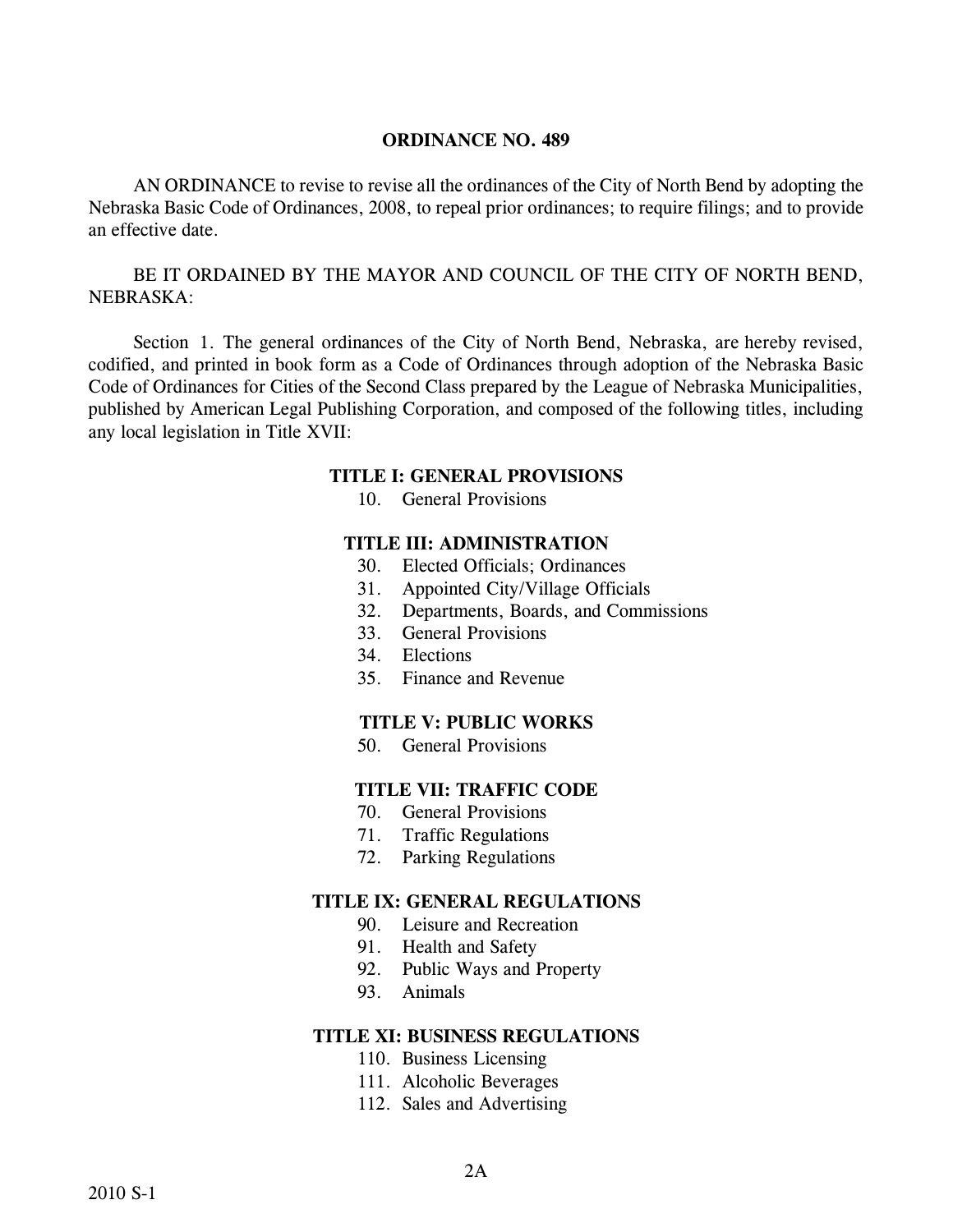# **TITLE XIII: GENERAL OFFENSES**

- 130. Property Offenses
- 131. Offenses Against Public Order
- 132. Offenses Against Public Justice and Administration
- 133. Offenses Against Public Health and Safety
- 134. Offenses Against Public Morals

## **TITLE XV: LAND USAGE**

150. Building Regulations

#### **TITLE XVII: LOCAL LEGISLATION**

- 170. General Provisions
- 171. Administration
- 172. Public Works
- 173. Traffic Code
- 174. General Regulations
- 175. Business Regulations
- 176. General Offenses
- 177. Land Usage

Section 2. The Code of Ordinances contains all of the provisions of a general nature pertaining to the subjects enumerated and embraced in the Code of Ordinances. All prior ordinances pertaining to the subjects treated in the Code of Ordinances are repealed, except for ordinances set forth in Title XVII, Local Legislation; and except that nothing shall affect any rights acquired under, actions involving, or fines, penalties, forfeitures, or liabilities incurred pursuant to such ordinances prior to repeal.

Section 3. All ordinances of a temporary or special nature and all other ordinances pertaining to subjects not embraced in the Code of Ordinances, including ordinances specified in this section, shall remain in effect unless repealed expressly or by necessary implication.

- 1. Vacating or setting the boundaries of streets, alleys, or other public places.
- 2. Annexing or detaching territory.
- 3. Granting or accepting easements, plats, or dedication of land to public use.
- 4. Providing for the acquisition or conveyance of real or personal property.
- 5. Authorizing or directing public improvements to be made.
- 6. Levying taxes or special assessments.
- 7. Appropriating money.
- 8. Granting franchises or special licenses.
- 9. Providing for the issuance of bonds or other instruments of indebtedness.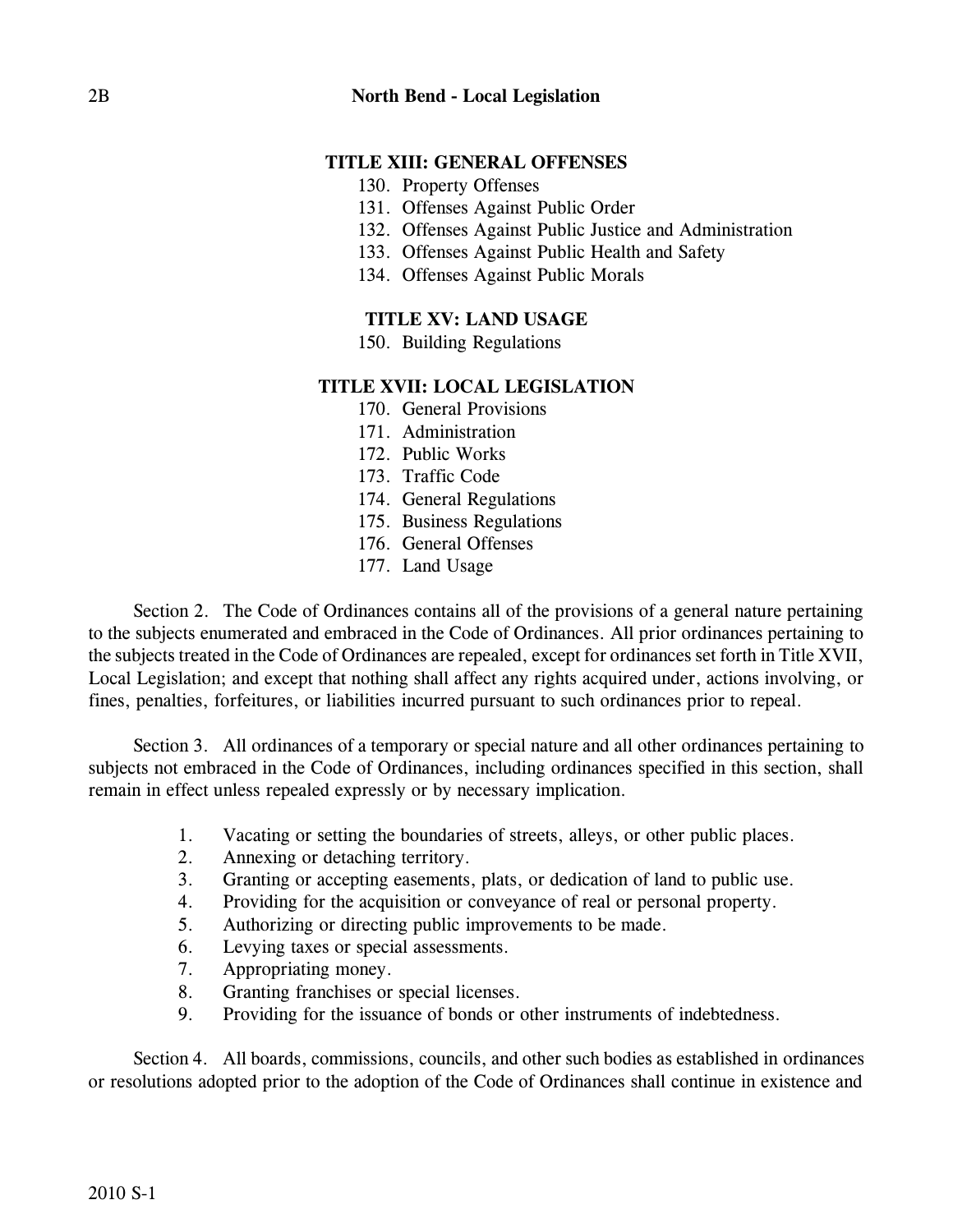### **Adopting Ordinance** 2C

number of members unless specifically amended in the Code of Ordinances or until an ordinance abolishing, establishing, or otherwise changing such bodies is adopted or amended. All fees and charges established in ordinances or resolutions adopted prior to the adoption of the Code of Ordinances shall remain in effect unless amended in the Code of Ordinances or until an ordinance adopting a schedule of fees and charges is adopted or amended.

Section 5. At least one copy of the Code of Ordinances shall be on file in the office of the City Clerk and available for inspection by members of the public during the hours the office is open for the ordinary transaction of business. The Clerk shall file a copy of the Code of Ordinances with the County Court.

Section 6. This ordinance shall take effect from and after its passage, approval, and publication according to law.

Passed and approved March 16, 2009.

Karan K. Legler /s/ Karan K. Legler, Mayor

[SEAL]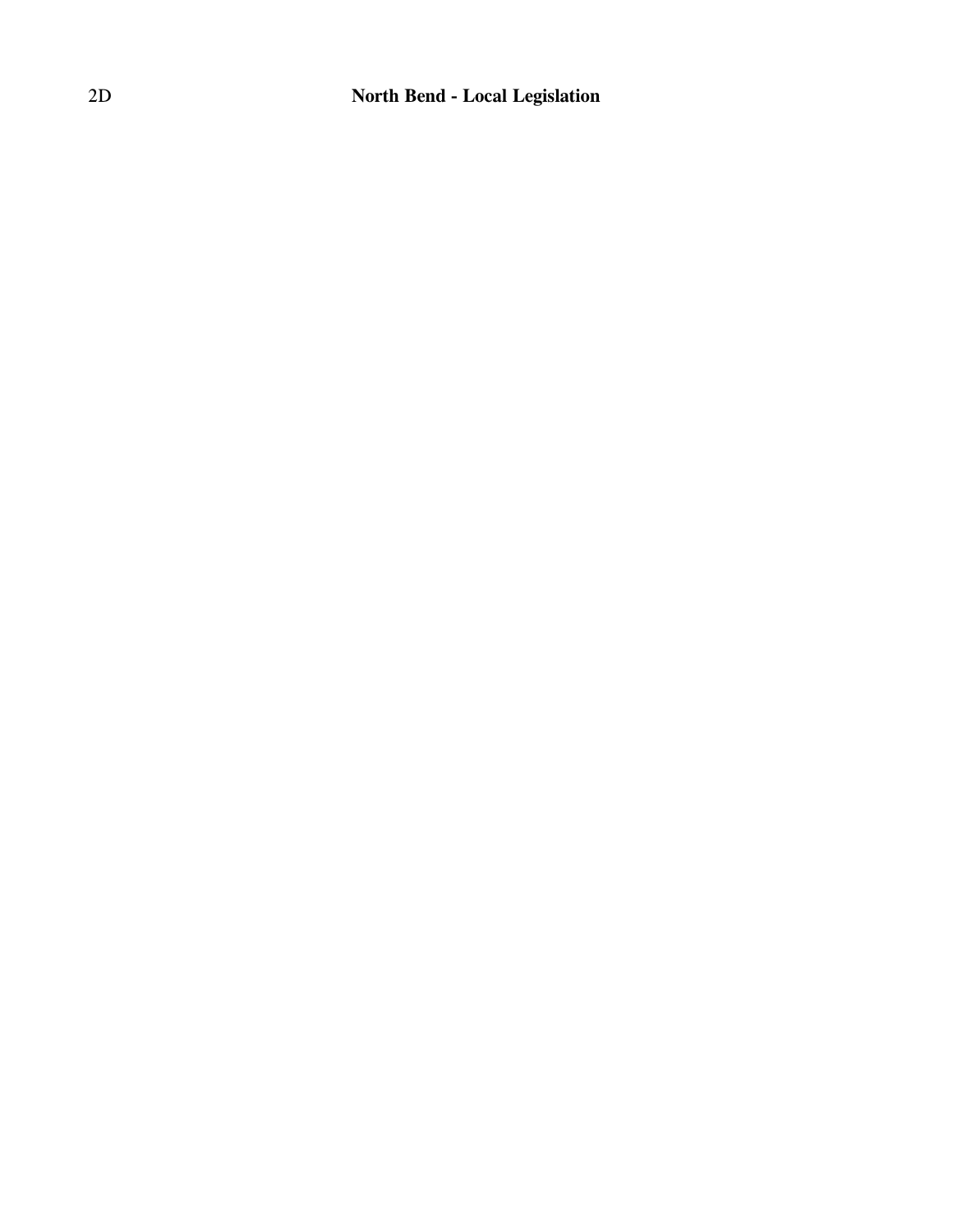AN ORDINANCE to revise to revise all the ordinances of the City of North Bend by adopting the Nebraska Basic Code of Ordinances, 2009, to repeal prior ordinances; to require filings; and to provide an effective date.

BE IT ORDAINED BY THE MAYOR AND COUNCIL OF THE CITY OF NORTH BEND, NEBRASKA:

Section 1. The general ordinances of the City of North Bend, Nebraska, are hereby revised, codified, and printed in book form as a Code of Ordinances through adoption of the Nebraska Basic Code of Ordinances for Cities of the Second Class prepared by the League of Nebraska Municipalities, published by American Legal Publishing Corporation, and composed of the following titles, including any local legislation in Title XVII:

#### **TITLE I: GENERAL PROVISIONS**

10. General Provisions

#### **TITLE III: ADMINISTRATION**

- 30. Elected Officials; Ordinances
- 31. Appointed City/Village Officials
- 32. Departments, Boards, and Commissions
- 33. General Provisions
- 34. Elections
- 35. Finance and Revenue

#### **TITLE V: PUBLIC WORKS**

50. General Provisions

### **TITLE VII: TRAFFIC CODE**

- 70. General Provisions
- 71. Traffic Regulations
- 72. Parking Regulations

#### **TITLE IX: GENERAL REGULATIONS**

- 90. Leisure and Recreation
- 91. Health and Safety
- 92. Public Ways and Property
- 93. Animals

#### **TITLE XI: BUSINESS REGULATIONS**

- 110. Business Licensing
- 111. Alcoholic Beverages
- 112. Sales and Advertising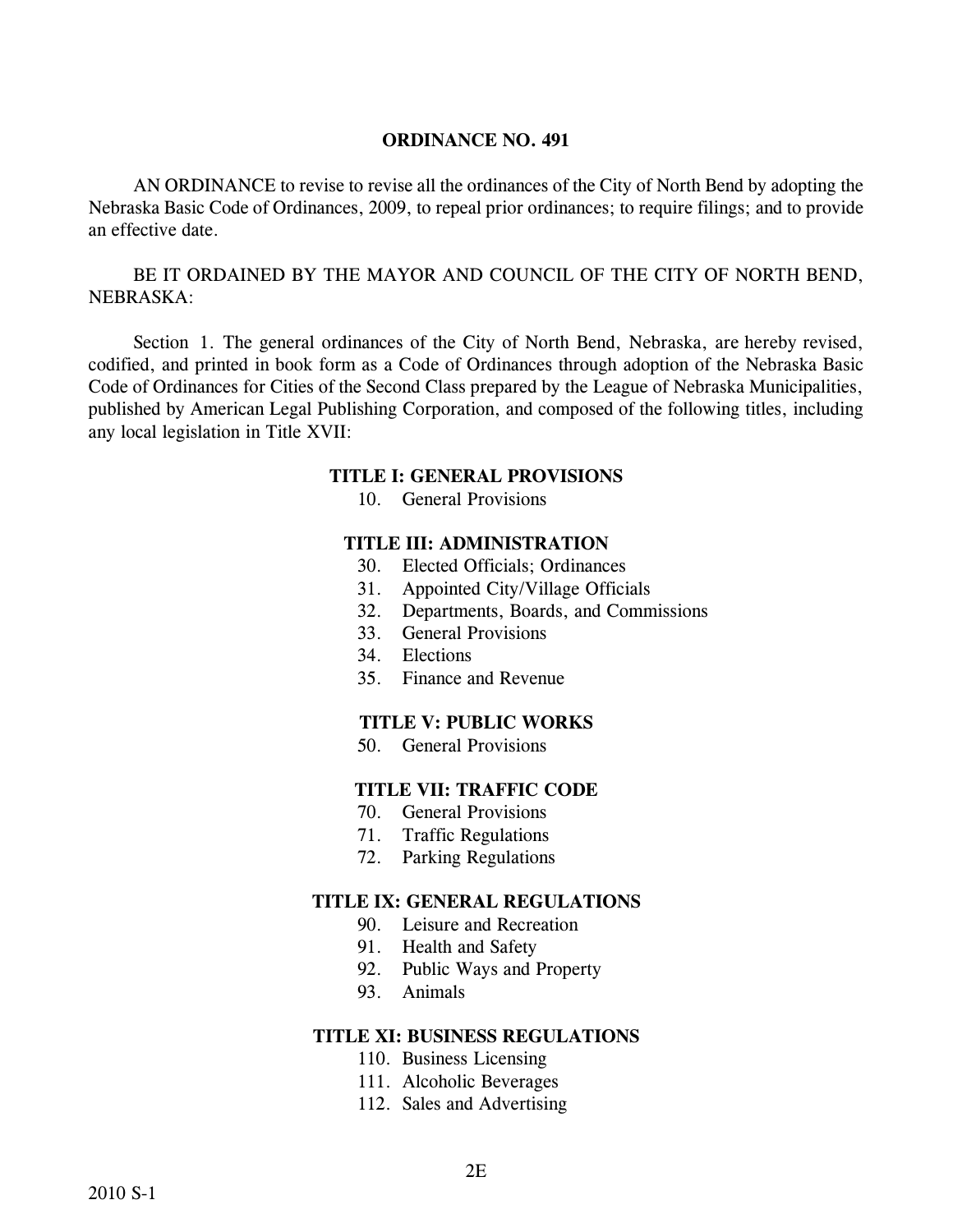## **TITLE XIII: GENERAL OFFENSES**

- 130. Property Offenses
- 131. Offenses Against Public Order
- 132. Offenses Against Public Justice and Administration
- 133. Offenses Against Public Health and Safety
- 134. Offenses Against Public Morals

### **TITLE XV: LAND USAGE**

150. Building Regulations

#### **TITLE XVII: LOCAL LEGISLATION**

- 170. General Provisions
- 171. Administration
- 172. Public Works
- 173. Traffic Code
- 174. General Regulations
- 175. Business Regulations
- 176. General Offenses
- 177. Land Usage

Section 2. The Code of Ordinances contains all of the provisions of a general nature pertaining to the subjects enumerated and embraced in the Code of Ordinances. All prior ordinances pertaining to the subjects treated in the Code of Ordinances are repealed, except for ordinances set forth in Title XVII, Local Legislation; and except that nothing shall affect any rights acquired under, actions involving, or fines, penalties, forfeitures, or liabilities incurred pursuant to such ordinances prior to repeal.

Section 3. All ordinances of a temporary or special nature and all other ordinances pertaining to subjects not embraced in the Code of Ordinances, including ordinances specified in this section, shall remain in effect unless repealed expressly or by necessary implication.

- 1. Vacating or setting the boundaries of streets, alleys, or other public places.
- 2. Annexing or detaching territory.
- 3. Granting or accepting easements, plats, or dedication of land to public use.
- 4. Providing for the acquisition or conveyance of real or personal property.
- 5. Authorizing or directing public improvements to be made.
- 6. Levying taxes or special assessments.
- 7. Appropriating money.
- 8. Granting franchises or special licenses.
- 9. Providing for the issuance of bonds or other instruments of indebtedness.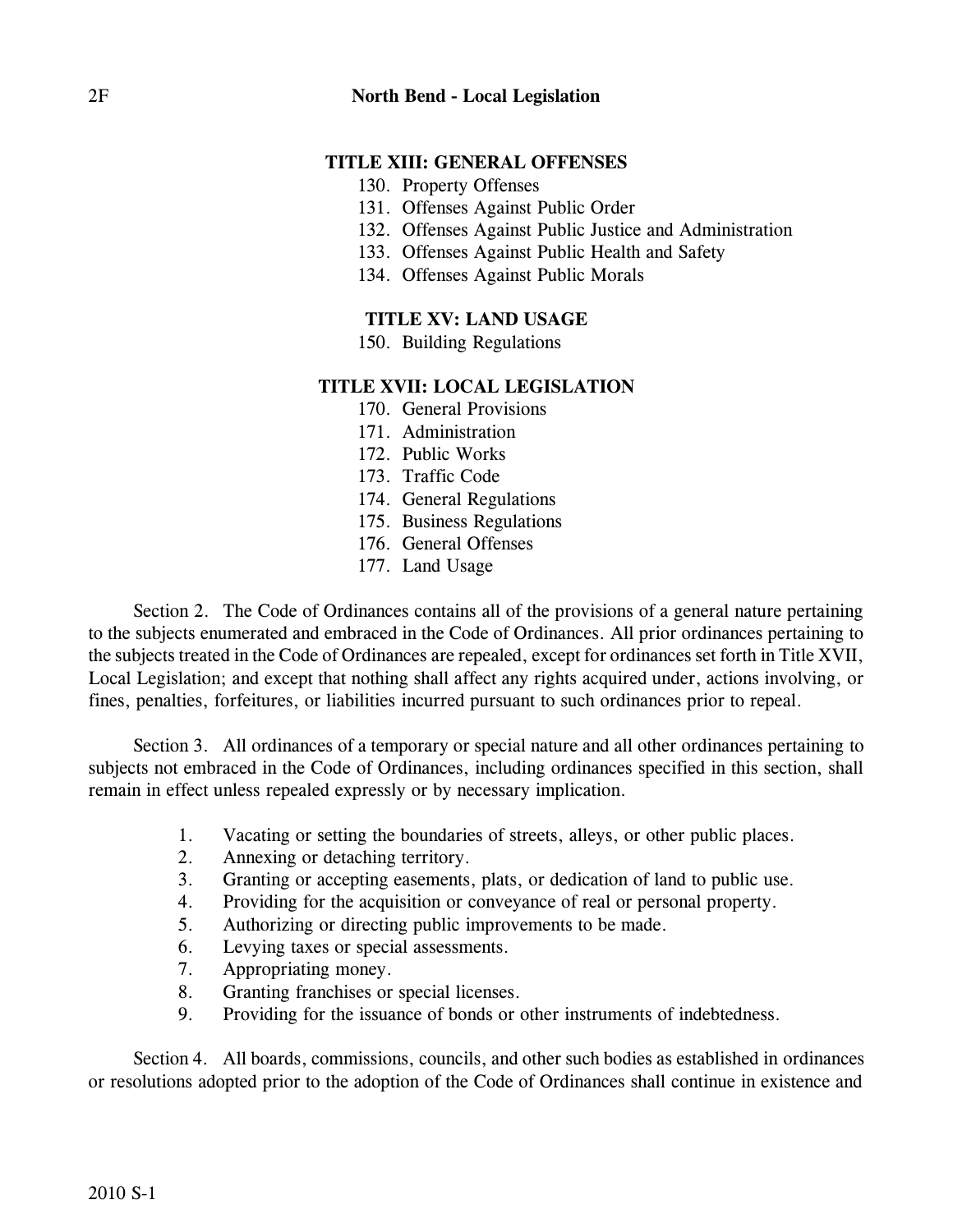### **Adopting Ordinance** 2G

number of members unless specifically amended in the Code of Ordinances or until an ordinance abolishing, establishing, or otherwise changing such bodies is adopted or amended. All fees and charges established in ordinances or resolutions adopted prior to the adoption of the Code of Ordinances shall remain in effect unless amended in the Code of Ordinances or until an ordinance adopting a schedule of fees and charges is adopted or amended.

Section 5. At least one copy of the Code of Ordinances shall be on file in the office of the City Clerk and available for inspection by members of the public during the hours the office is open for the ordinary transaction of business. The Clerk shall file a copy of the Code of Ordinances with the County Court.

Section 6. This ordinance shall take effect from and after its passage, approval, and publication according to law.

Passed and approved November 17, 2009.

Jeff Kluthe /s/ Jeff Kluthe, Mayor

[SEAL]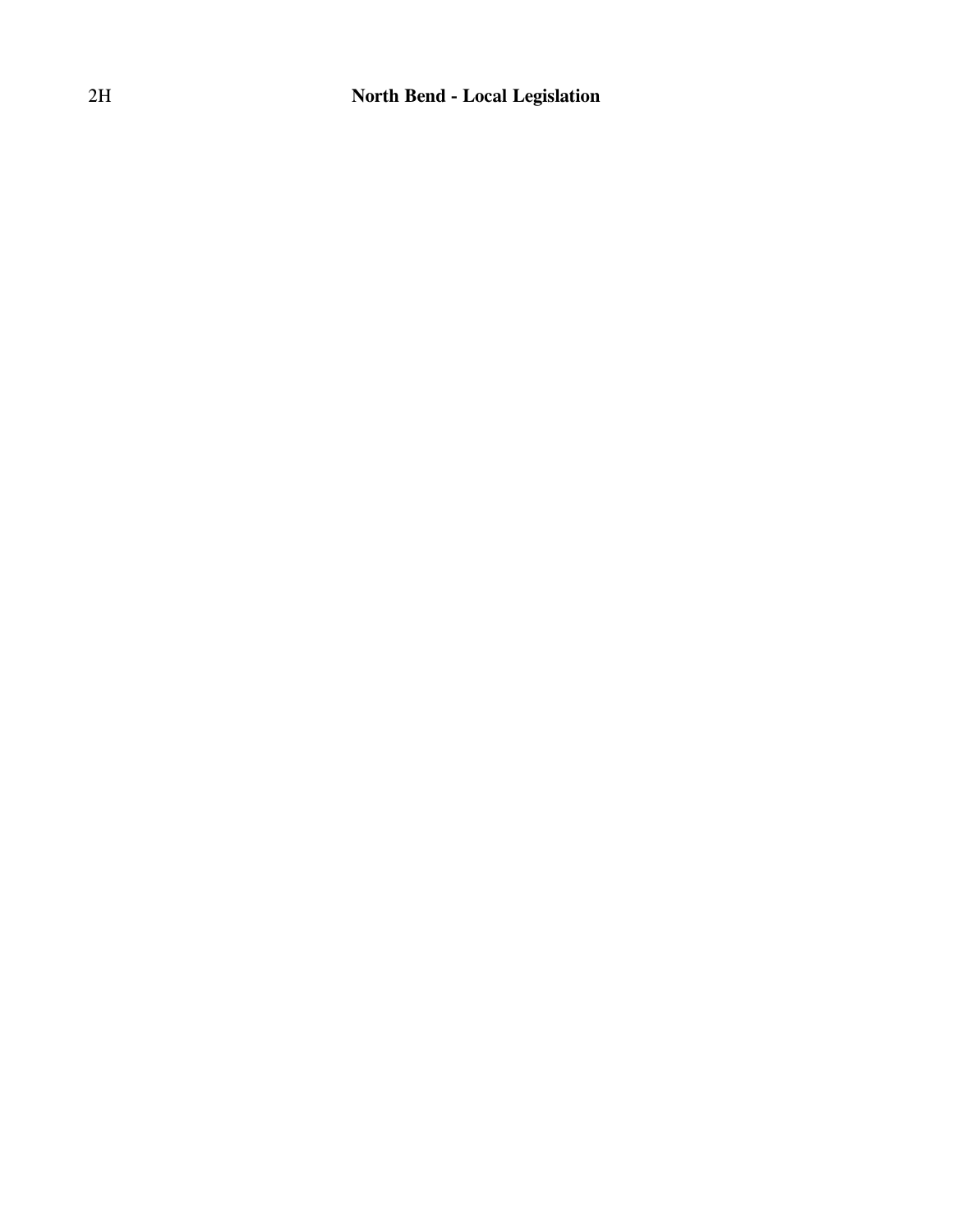AN ORDINANCE to revise to revise all the ordinances of the City of North Bend by adopting the Nebraska Basic Code of Ordinances, 2010, to repeal prior ordinances; to require filings; and to provide an effective date.

BE IT ORDAINED BY THE MAYOR AND COUNCIL OF THE CITY OF NORTH BEND, NEBRASKA:

Section 1. The general ordinances of the City of North Bend, Nebraska, are hereby revised, codified, and printed in book form as a Code of Ordinances through adoption of the Nebraska Basic Code of Ordinances for Cities of the Second Class prepared by the League of Nebraska Municipalities, published by American Legal Publishing Corporation, and composed of the following titles, including any local legislation in Title XVII:

#### **TITLE I: GENERAL PROVISIONS**

10. General Provisions

#### **TITLE III: ADMINISTRATION**

- 30. Elected Officials; Ordinances
- 31. Appointed City/Village Officials
- 32. Departments, Boards, and Commissions
- 33. General Provisions
- 34. Elections
- 35. Finance and Revenue

#### **TITLE V: PUBLIC WORKS**

50. General Provisions

### **TITLE VII: TRAFFIC CODE**

- 70. General Provisions
- 71. Traffic Regulations
- 72. Parking Regulations

- 90. Leisure and Recreation
- 91. Health and Safety
- 92. Public Ways and Property
- 93. Animals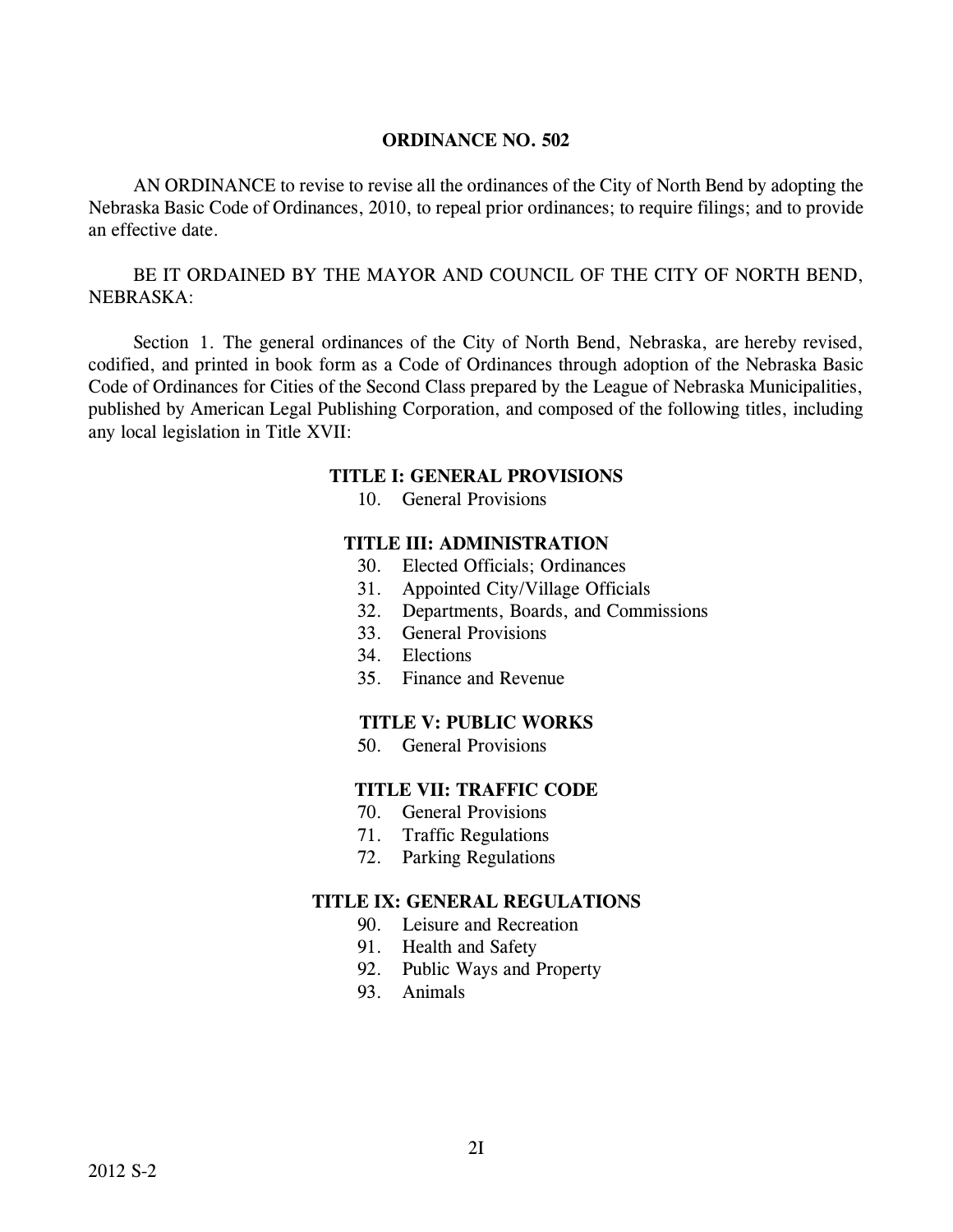- 110. Business Licensing
- 111. Alcoholic Beverages
- 112. Tobacco and Cigarettes
- 113. Sales and Advertising

# **TITLE XIII: GENERAL OFFENSES**

- 130. Property Offenses
- 131. Offenses Against Public Order
- 132. Offenses Against Public Justice and Administration
- 133. Offenses Against Public Health and Safety
- 134. Offenses Against Public Morals

# **TITLE XV: LAND USAGE**

150. Building Regulations

# **TITLE XVII: LOCAL LEGISLATION**

Section 2. The Code of Ordinances contains all of the provisions of a general nature pertaining to the subjects enumerated and embraced in the Code of Ordinances. All prior ordinances pertaining to the subjects treated in the Code of Ordinances are repealed, except for ordinances set forth in Title XVII, Local Legislation; and except that nothing shall affect any rights acquired under, actions involving, or fines, penalties, forfeitures, or liabilities incurred pursuant to such ordinances prior to repeal.

Section 3. All ordinances of a temporary or special nature and all other ordinances pertaining to subjects not embraced in the Code of Ordinances, including ordinances specified in this section, shall remain in effect unless repealed expressly or by necessary implication.

- 1. Vacating or setting the boundaries of streets, alleys, or other public places.
- 2. Annexing or detaching territory.
- 3. Granting or accepting easements, plats, or dedication of land to public use.
- 4. Providing for the acquisition or conveyance of real or personal property.
- 5. Authorizing or directing public improvements to be made.
- 6. Levying taxes or special assessments.
- 7. Appropriating money.
- 8. Granting franchises or special licenses.
- 9. Providing for the issuance of bonds or other instruments of indebtedness.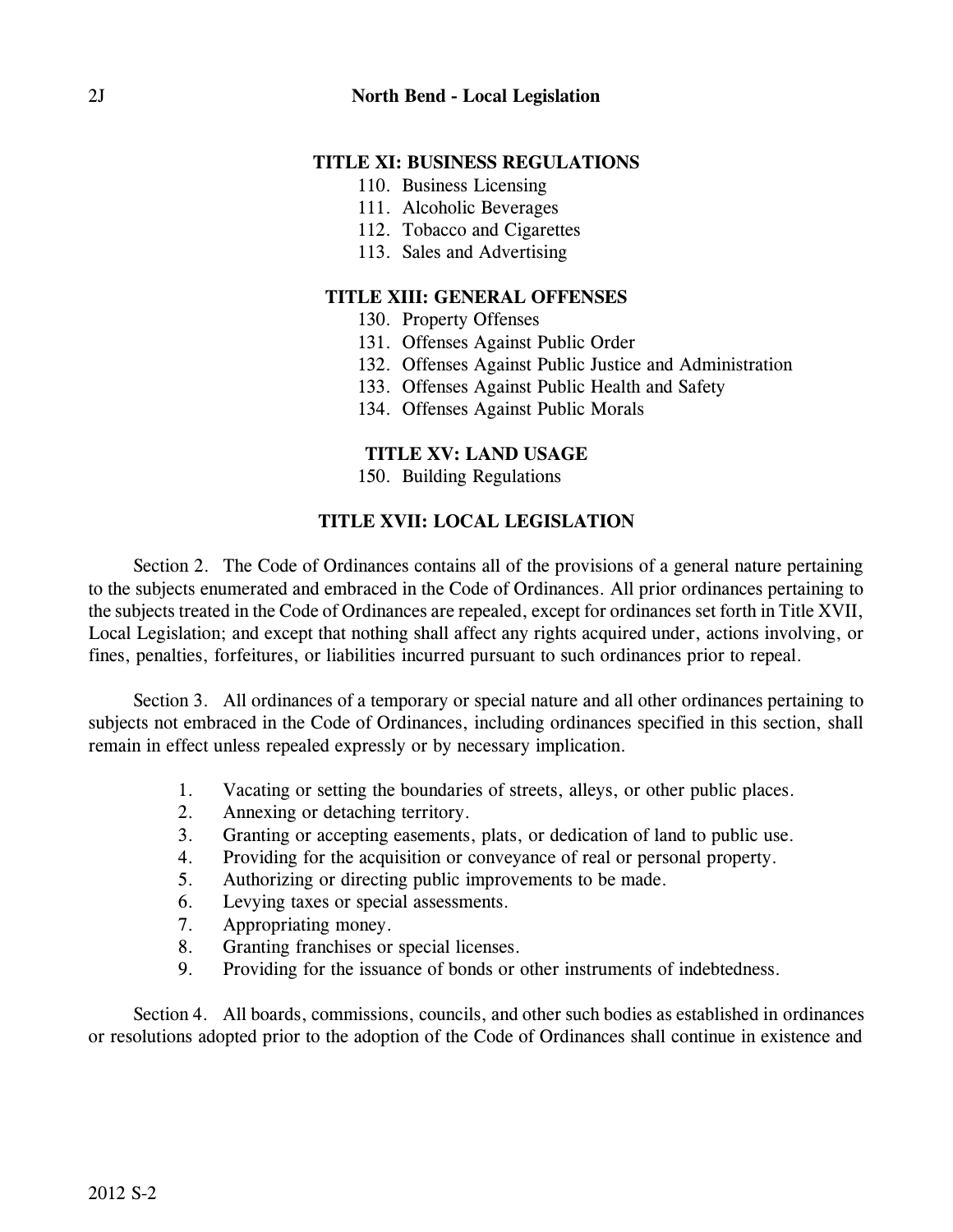### **Adopting Ordinance** 2K

number of members unless specifically amended in the Code of Ordinances or until an ordinance abolishing, establishing, or otherwise changing such bodies is adopted or amended. All fees and charges established in ordinances or resolutions adopted prior to the adoption of the Code of Ordinances shall remain in effect unless amended in the Code of Ordinances or until an ordinance adopting a schedule of fees and charges is adopted or amended.

Section 5. At least one copy of the Code of Ordinances shall be on file in the office of the City Clerk and available for inspection by members of the public during the hours the office is open for the ordinary transaction of business. The Clerk shall file a copy of the Code of Ordinances with the County Court.

Section 6. This ordinance shall take effect from and after its passage, approval, and publication according to law.

Passed and approved November 16, 2010.

Jeff Kluthe /s/ Jeff Kluthe, Mayor

[SEAL]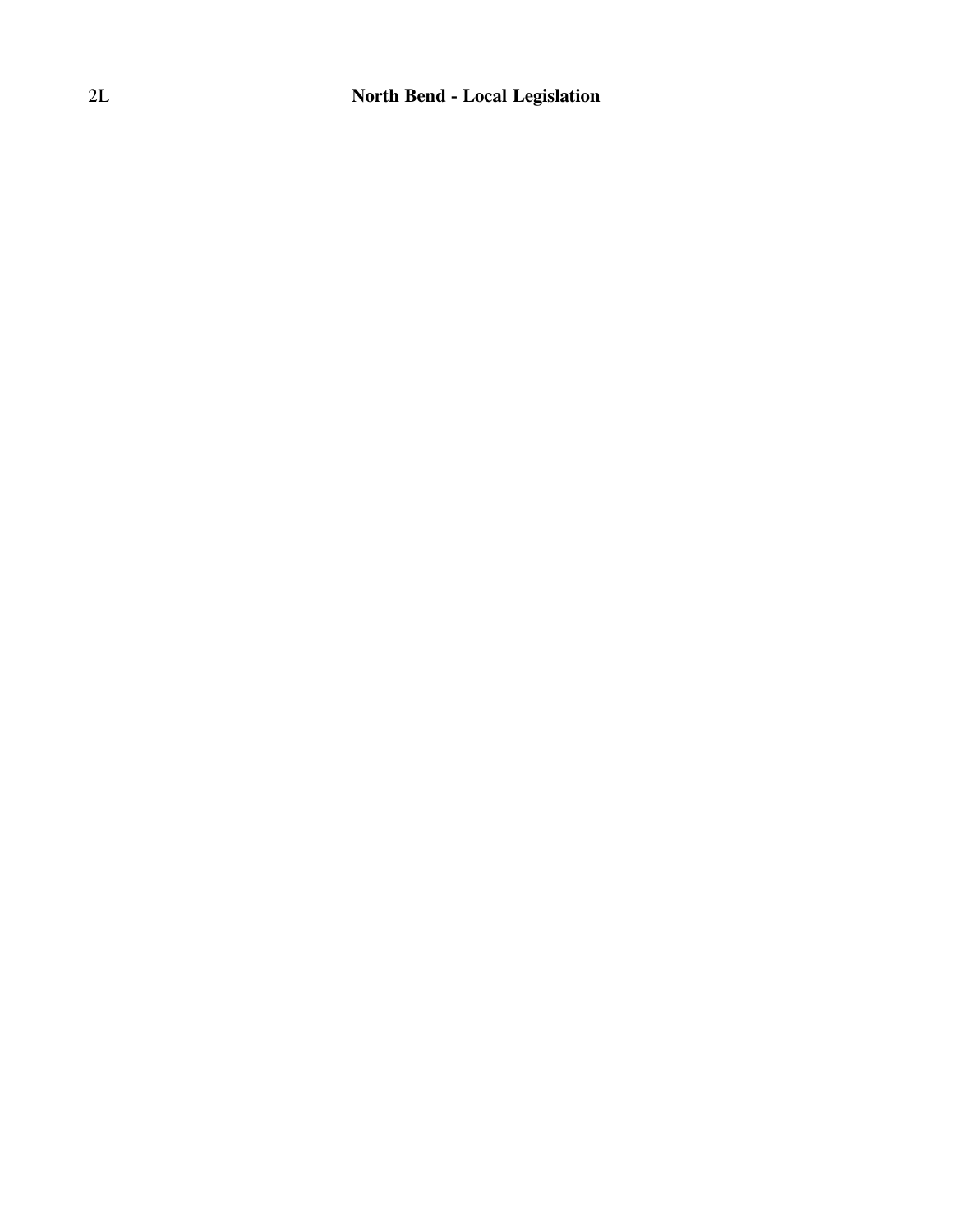AN ORDINANCE to revise to revise all the ordinances of the City of North Bend by adopting the Nebraska Basic Code of Ordinances, 2011, to repeal prior ordinances; to require filings; and to provide an effective date.

BE IT ORDAINED BY THE MAYOR AND COUNCIL OF THE CITY OF NORTH BEND, NEBRASKA:

Section 1. The general ordinances of the City of North Bend, Nebraska, are hereby revised, codified, and printed in book form as a Code of Ordinances through adoption of the Nebraska Basic Code of Ordinances for Cities of the Second Class prepared by the League of Nebraska Municipalities, published by American Legal Publishing Corporation, and composed of the following titles, including any local legislation in Title XVII:

#### **TITLE I: GENERAL PROVISIONS**

10. General Provisions

#### **TITLE III: ADMINISTRATION**

- 30. Elected Officials; Ordinances
- 31. Appointed City/Village Officials
- 32. Departments, Boards, and Commissions
- 33. General Provisions
- 34. Elections
- 35. Finance and Revenue

#### **TITLE V: PUBLIC WORKS**

50. General Provisions

### **TITLE VII: TRAFFIC CODE**

- 70. General Provisions
- 71. Traffic Regulations
- 72. Parking Regulations

- 90. Leisure and Recreation
- 91. Health and Safety
- 92. Public Ways and Property
- 93. Animals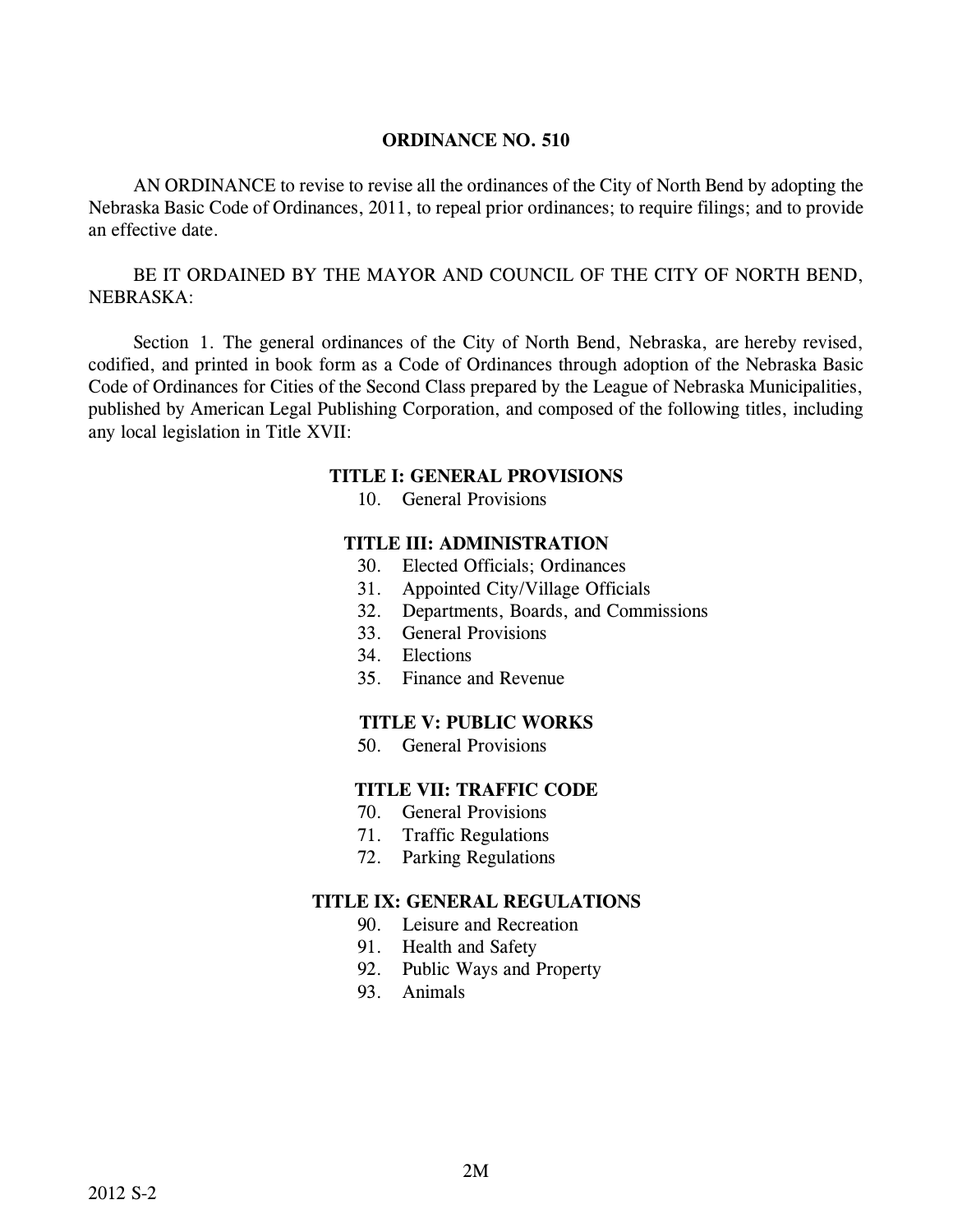- 110. Business Licensing
- 111. Alcoholic Beverages
- 112. Tobacco and Cigarettes
- 113. Sales and Advertising

# **TITLE XIII: GENERAL OFFENSES**

- 130. Property Offenses
- 131. Offenses Against Public Order
- 132. Offenses Against Public Justice and Administration
- 133. Offenses Against Public Health and Safety
- 134. Offenses Against Public Morals

# **TITLE XV: LAND USAGE**

150. Building Regulations

# **TITLE XVII: LOCAL LEGISLATION**

Section 2. The Code of Ordinances contains all of the provisions of a general nature pertaining to the subjects enumerated and embraced in the Code of Ordinances. All prior ordinances pertaining to the subjects treated in the Code of Ordinances are repealed, except for ordinances set forth in Title XVII, Local Legislation; and except that nothing shall affect any rights acquired under, actions involving, or fines, penalties, forfeitures, or liabilities incurred pursuant to such ordinances prior to repeal.

Section 3. All ordinances of a temporary or special nature and all other ordinances pertaining to subjects not embraced in the Code of Ordinances, including ordinances specified in this section, shall remain in effect unless repealed expressly or by necessary implication.

- 1. Vacating or setting the boundaries of streets, alleys, or other public places.
- 2. Annexing or detaching territory.
- 3. Granting or accepting easements, plats, or dedication of land to public use.
- 4. Providing for the acquisition or conveyance of real or personal property.
- 5. Authorizing or directing public improvements to be made.
- 6. Levying taxes or special assessments.
- 7. Appropriating money.
- 8. Granting franchises or special licenses.
- 9. Providing for the issuance of bonds or other instruments of indebtedness.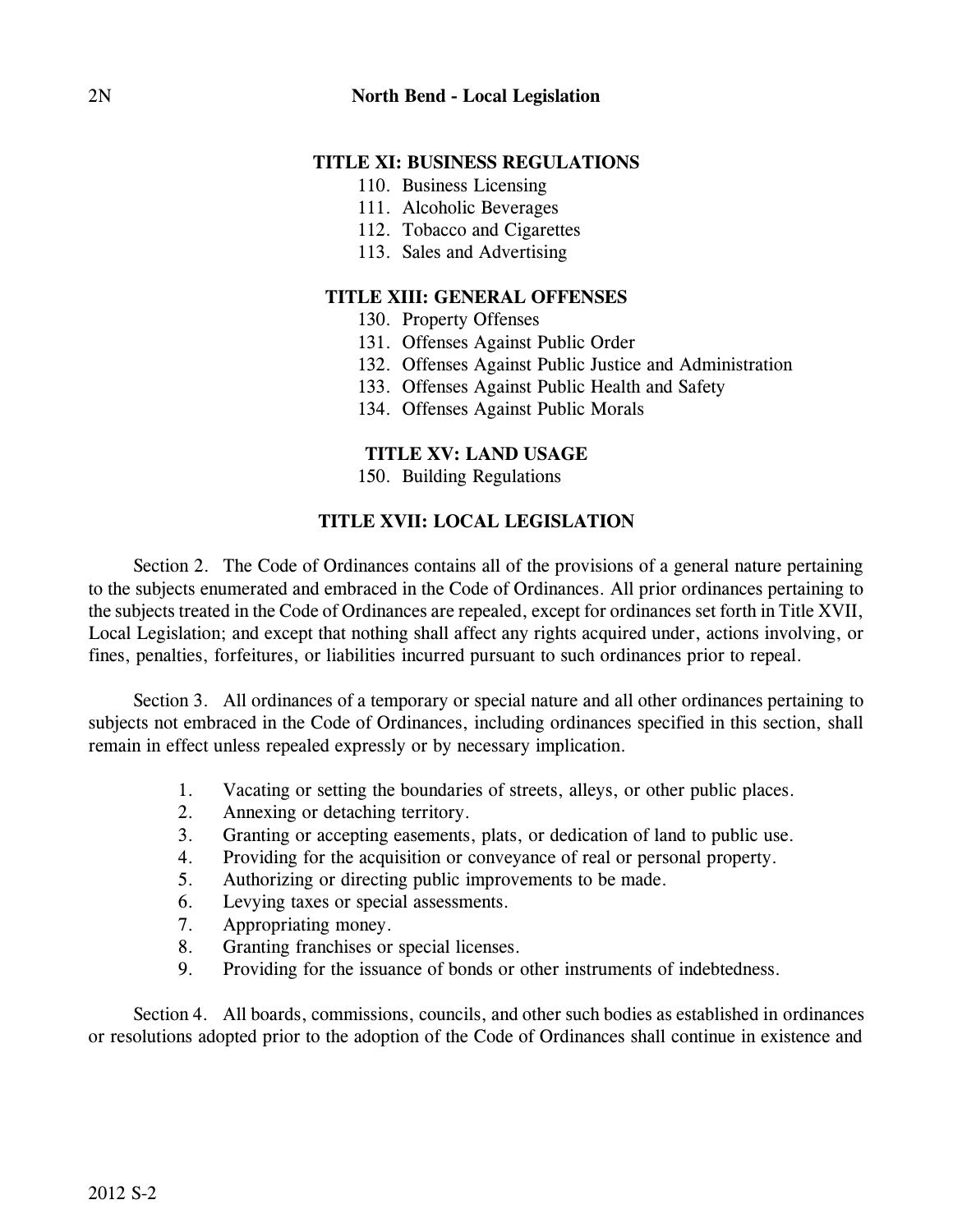### **Adopting Ordinance** 2O

number of members unless specifically amended in the Code of Ordinances or until an ordinance abolishing, establishing, or otherwise changing such bodies is adopted or amended. All fees and charges established in ordinances or resolutions adopted prior to the adoption of the Code of Ordinances shall remain in effect unless amended in the Code of Ordinances or until an ordinance adopting a schedule of fees and charges is adopted or amended.

Section 5. At least one copy of the Code of Ordinances shall be on file in the office of the City Clerk and available for inspection by members of the public during the hours the office is open for the ordinary transaction of business. The Clerk shall file a copy of the Code of Ordinances with the County Court.

Section 6. This ordinance shall take effect from and after its passage, approval, and publication according to law.

Passed and approved December 6, 2011.

Jeff Kluthe /s/ Jeff Kluthe, Mayor

[SEAL]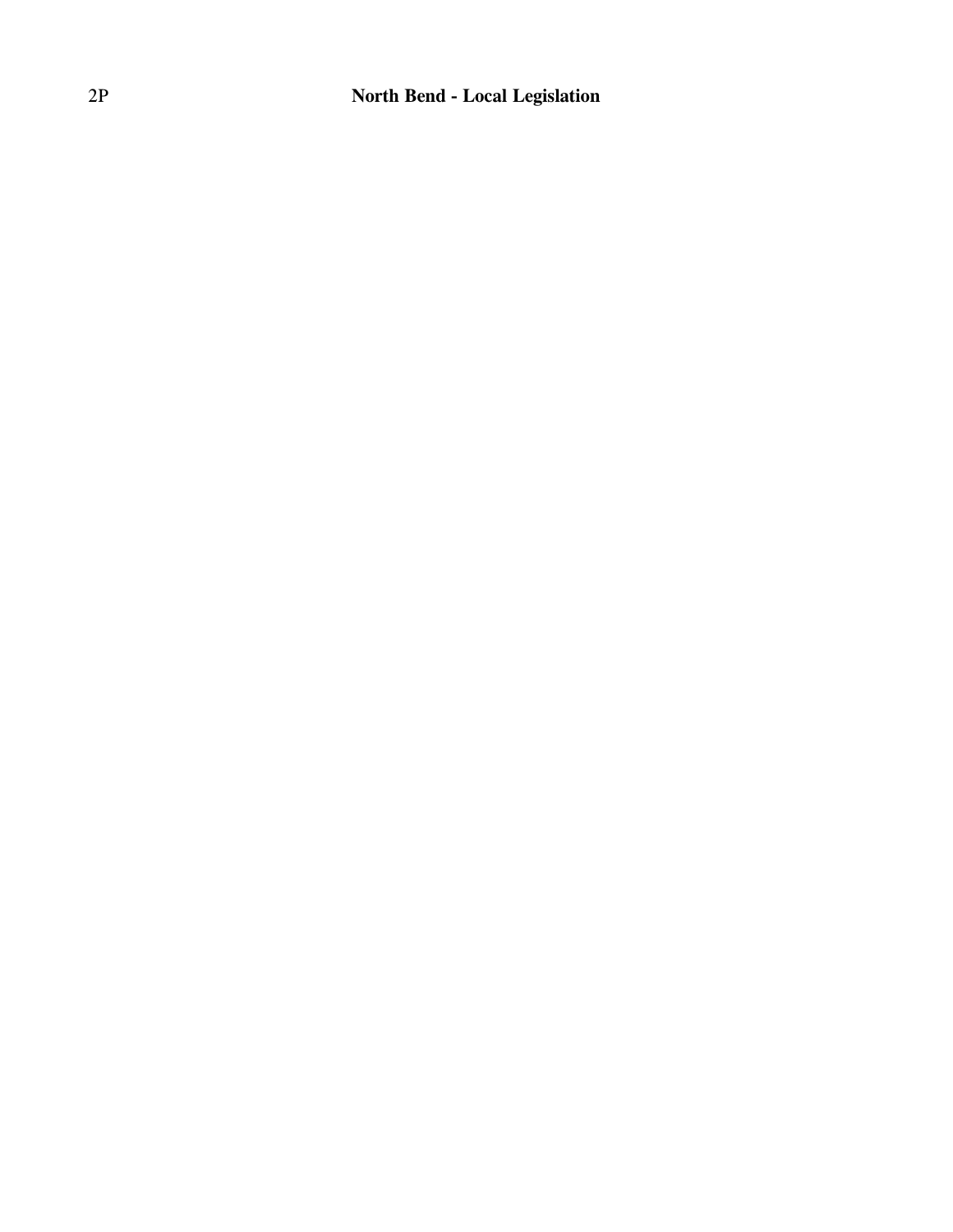AN ORDINANCE OF THE CITY OF NORTH BEND, NEBRASKA, TO PROVIDE THAT ALL ORDINANCES OF THE CITY OF NORTH BEND, NEBRASKA, WHICH HAVE BEEN PASSED AND APPROVED AFTER APRIL 20, 2010, SHALL BECOME PART OF AND BE ADDED TO TITLE XVII OF THE NEBRASKA BASIC CODE OF ORDINANCES FOR CITIES OF THE SECOND CLASS.

BE IT ORDAINED BY THE MAYOR AND CITY COUNCIL OF THE CITY OF NORTH BEND, NEBRASKA, AS FOLLOWS:

Section 1. All Ordinances of the City of North Bend, Nebraska, which are passed and approved after April 20, 2010, shall become part of and shall be added to Title XVII of the Nebraska Basic Code of Ordinances for Cities of the Second Class which was adopted by Ordinance No. 502 on November 16, 2010 and Ordinance No. 510 on December 6, 2011.

Section 2. This Ordinance shall take effect from and after its passage, approval, and publication according to law.

PASSED AND APPROVED this 20th day of November, 2012.

Jeff Kluthe /s/ Jeff Kluthe, Mayor

ATTEST: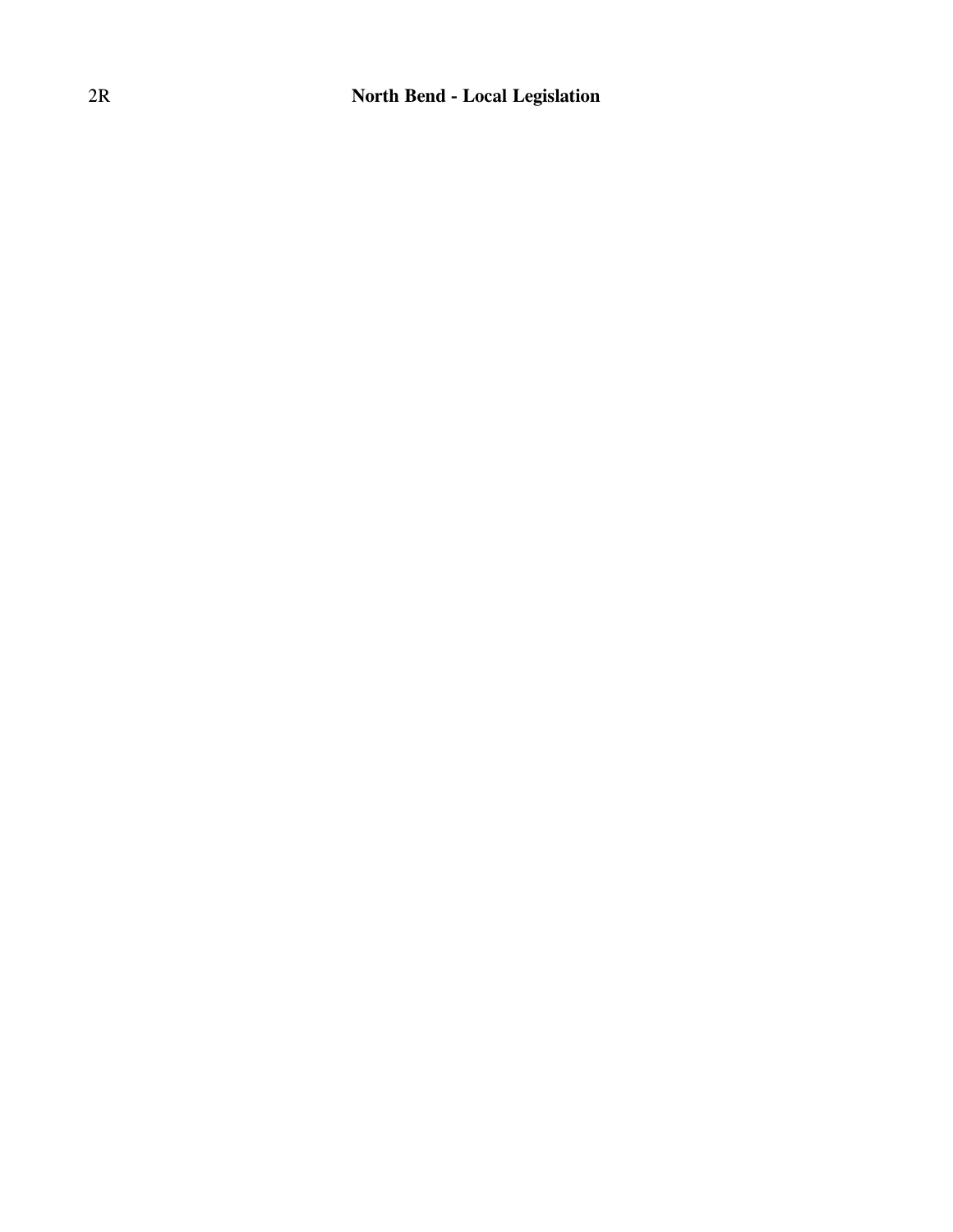AN ORDINANCE to revise to revise all the ordinances of the City of North Bend by adopting the Nebraska Basic Code of Ordinances, 2012, to repeal prior ordinances; to require filings; and to provide an effective date.

BE IT ORDAINED BY THE MAYOR AND COUNCIL OF THE CITY OF NORTH BEND, NEBRASKA:

Section 1. The general ordinances of the City of North Bend, Nebraska, are hereby revised, codified, and printed in book form as a Code of Ordinances through adoption of the Nebraska Basic Code of Ordinances for Cities of the Second Class prepared by the League of Nebraska Municipalities, published by American Legal Publishing Corporation, and composed of the following titles, including any local legislation in Title XVII:

#### **TITLE I: GENERAL PROVISIONS**

10. General Provisions

#### **TITLE III: ADMINISTRATION**

- 30. Elected Officials; Ordinances
- 31. Appointed City/Village Officials
- 32. Departments, Boards, and Commissions
- 33. General Provisions
- 34. Elections
- 35. Finance and Revenue

#### **TITLE V: PUBLIC WORKS**

50. General Provisions

### **TITLE VII: TRAFFIC CODE**

- 70. General Provisions
- 71. Traffic Regulations
- 72. Parking Regulations

- 90. Leisure and Recreation
- 91. Health and Safety
- 92. Public Ways and Property
- 93. Animals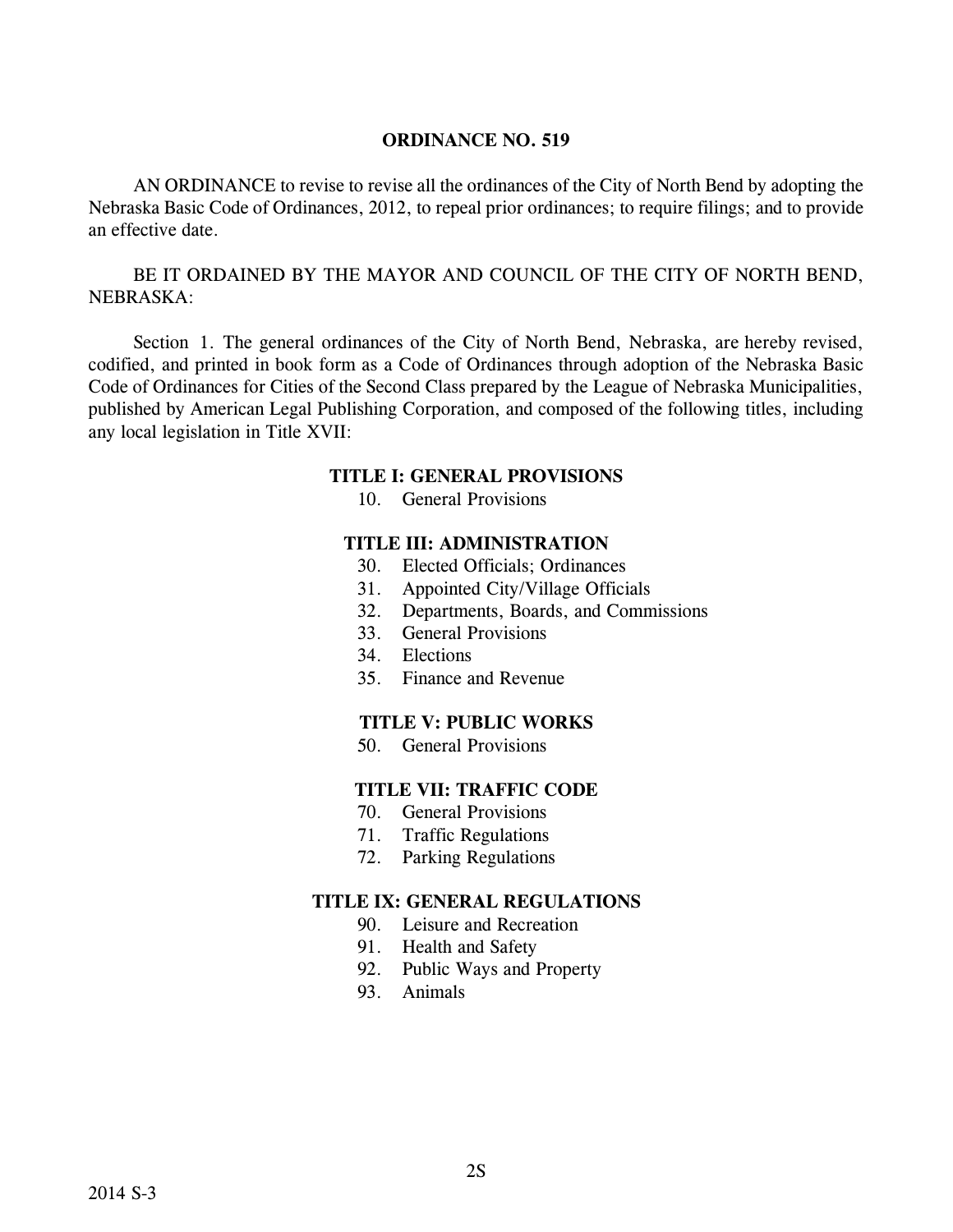- 110. Business Licensing
- 111. Alcoholic Beverages
- 112. Tobacco and Cigarettes
- 113. Sales and Advertising

# **TITLE XIII: GENERAL OFFENSES**

- 130. Property Offenses
- 131. Offenses Against Public Order
- 132. Offenses Against Public Justice and Administration
- 133. Offenses Against Public Health and Safety
- 134. Offenses Against Public Morals

# **TITLE XV: LAND USAGE**

150. Building Regulations

# **TITLE XVII: LOCAL LEGISLATION**

Section 2. The Code of Ordinances contains all of the provisions of a general nature pertaining to the subjects enumerated and embraced in the Code of Ordinances. All prior ordinances pertaining to the subjects treated in the Code of Ordinances are repealed, except for ordinances set forth in Title XVII, Local Legislation; and except that nothing shall affect any rights acquired under, actions involving, or fines, penalties, forfeitures, or liabilities incurred pursuant to such ordinances prior to repeal.

Section 3. All ordinances of a temporary or special nature and all other ordinances pertaining to subjects not embraced in the Code of Ordinances, including ordinances specified in this section, shall remain in effect unless repealed expressly or by necessary implication.

- 1. Vacating or setting the boundaries of streets, alleys, or other public places.
- 2. Annexing or detaching territory.
- 3. Granting or accepting easements, plats, or dedication of land to public use.
- 4. Providing for the acquisition or conveyance of real or personal property.
- 5. Authorizing or directing public improvements to be made.
- 6. Levying taxes or special assessments.
- 7. Appropriating money.
- 8. Granting franchises or special licenses.
- 9. Providing for the issuance of bonds or other instruments of indebtedness.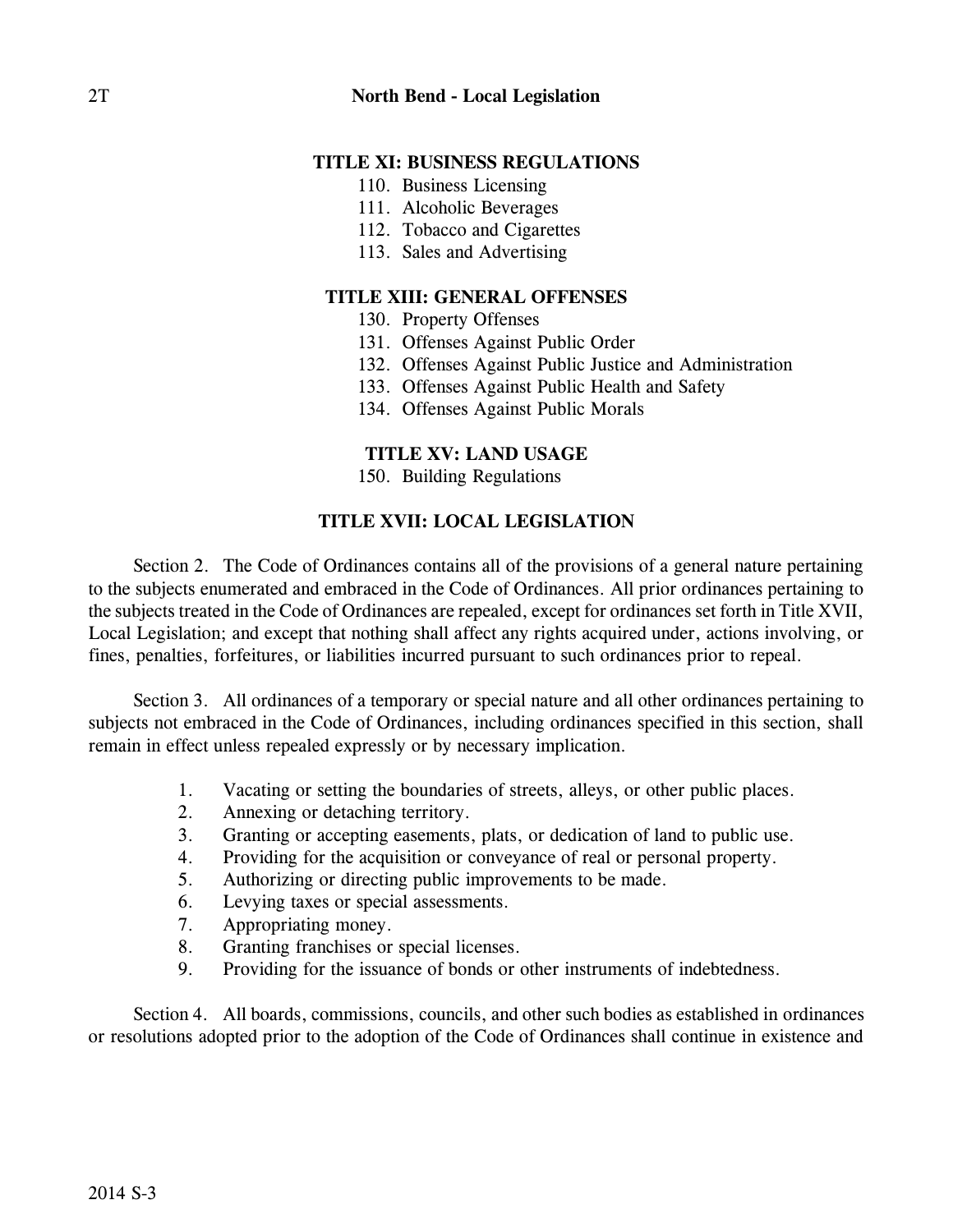### **Adopting Ordinance** 2U

number of members unless specifically amended in the Code of Ordinances or until an ordinance abolishing, establishing, or otherwise changing such bodies is adopted or amended. All fees and charges established in ordinances or resolutions adopted prior to the adoption of the Code of Ordinances shall remain in effect unless amended in the Code of Ordinances or until an ordinance adopting a schedule of fees and charges is adopted or amended.

Section 5. At least one copy of the Code of Ordinances shall be on file in the office of the City Clerk and available for inspection by members of the public during the hours the office is open for the ordinary transaction of business. The Clerk shall file a copy of the Code of Ordinances with the County Court.

Section 6. This ordinance shall take effect from and after its passage, approval, and publication according to law.

Passed and approved December 18, 2012.

Jeff Kluthe /s/ Jeff Kluthe, Mayor

[SEAL]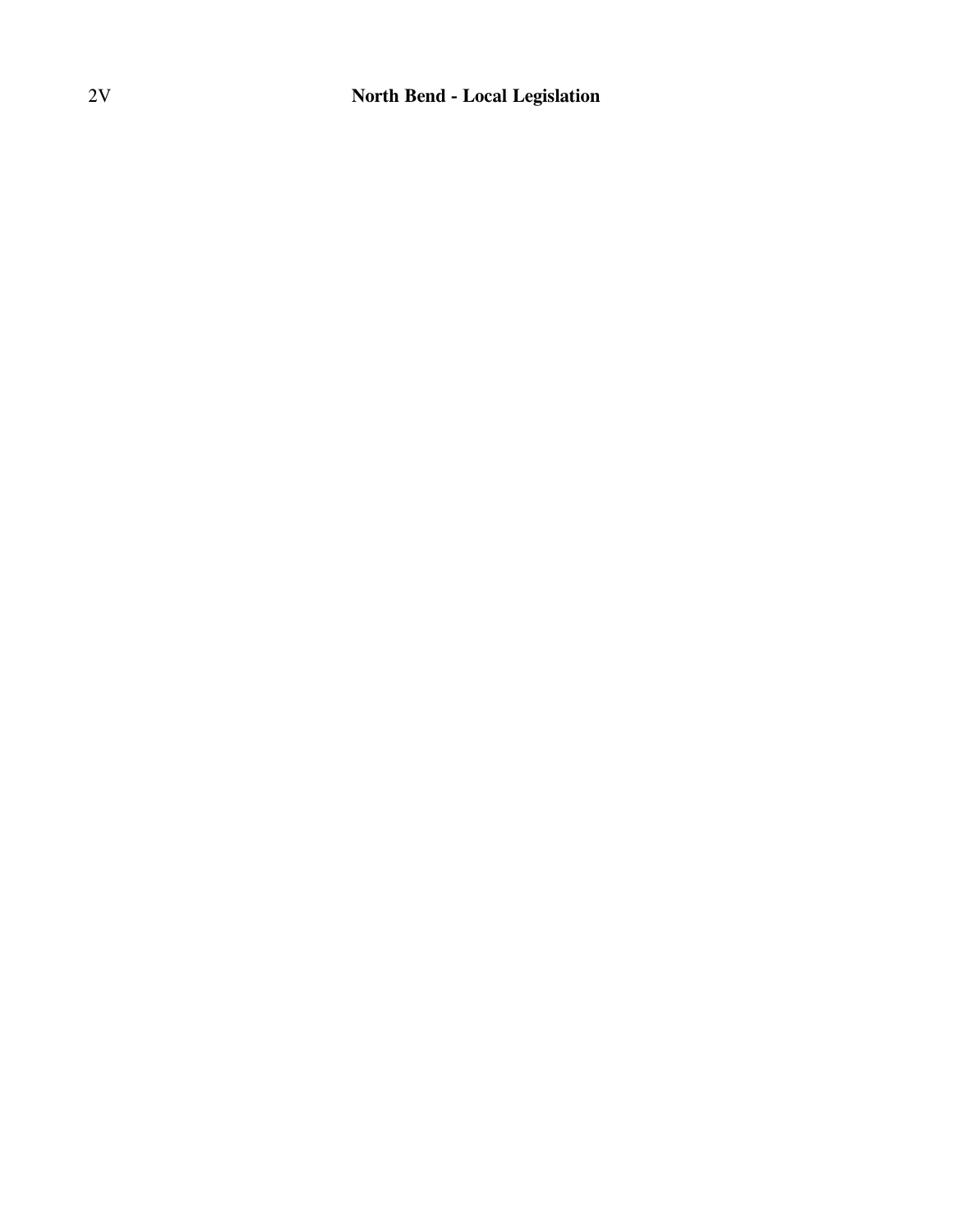AN ORDINANCE to revise to revise all the ordinances of the City of North Bend by adopting the Nebraska Basic Code of Ordinances, 2013, to repeal prior ordinances; to require filings; and to provide an effective date.

BE IT ORDAINED BY THE MAYOR AND COUNCIL OF THE CITY OF NORTH BEND, NEBRASKA:

Section 1. The general ordinances of the City of North Bend, Nebraska, are hereby revised, codified, and printed in book form as a Code of Ordinances through adoption of the Nebraska Basic Code of Ordinances for Cities of the Second Class prepared by the League of Nebraska Municipalities, published by American Legal Publishing Corporation, and composed of the following titles, including any local legislation in Title XVII:

#### **TITLE I: GENERAL PROVISIONS**

10. General Provisions

### **TITLE III: ADMINISTRATION**

- 30. Elected Officials; Ordinances
- 31. Appointed City/Village Officials
- 32. Departments, Boards, and Commissions
- 33. General Provisions
- 34. Elections
- 35. Finance and Revenue

# **TITLE V: PUBLIC WORKS**

50. General Provisions

# **TITLE VII: TRAFFIC CODE**

- 70. General Provisions
- 71. Traffic Regulations
- 72. Parking Regulations

- 90. Leisure and Recreation
- 91. Health and Safety
- 92. Public Ways and Property
- 93. Animals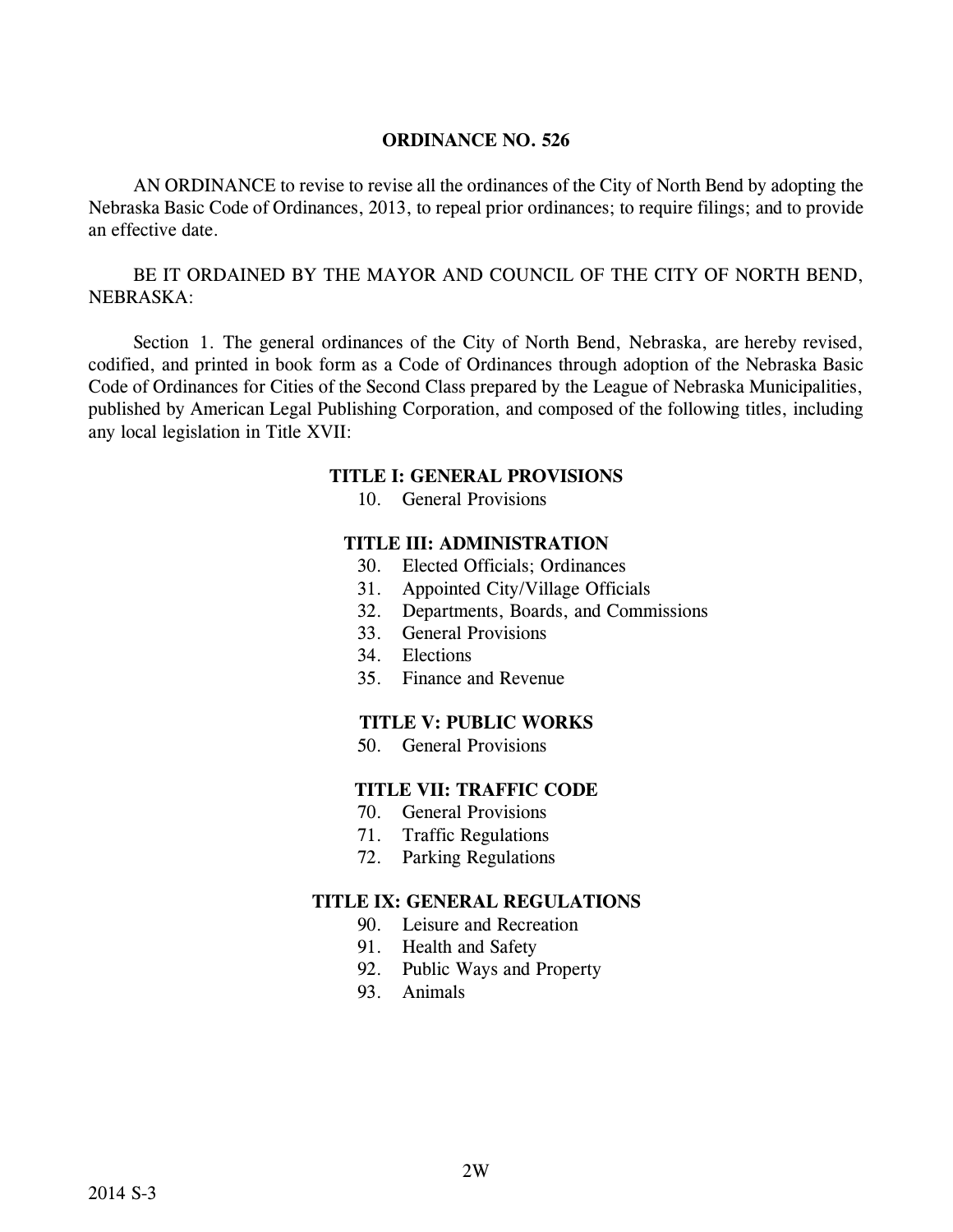- 110. Business Licensing
- 111. Alcoholic Beverages
- 112. Tobacco and Cigarettes
- 113. Sales and Advertising

## **TITLE XIII: GENERAL OFFENSES**

- 130. Property Offenses
- 131. Offenses Against Public Order
- 132. Offenses Against Public Justice and Administration
- 133. Offenses Against Public Health and Safety
- 134. Offenses Against Public Morals

# **TITLE XV: LAND USAGE**

150. Building Regulations

# **TITLE XVII: LOCAL LEGISLATION**

Section 2. The Code of Ordinances contains all of the provisions of a general nature pertaining to the subjects enumerated and embraced in the Code of Ordinances. All prior ordinances pertaining to the subjects treated in the Code of Ordinances are repealed, except for ordinances set forth in Title XVII, Local Legislation; and except that nothing shall affect any rights acquired under, actions involving, or fines, penalties, forfeitures, or liabilities incurred pursuant to such ordinances prior to repeal.

Section 3. All ordinances of a temporary or special nature and all other ordinances pertaining to subjects not embraced in the Code of Ordinances, including ordinances specified in this section, shall remain in effect unless repealed expressly or by necessary implication.

- 1. Vacating or setting the boundaries of streets, alleys, or other public places.
- 2. Annexing or detaching territory.
- 3. Granting or accepting easements, plats, or dedication of land to public use.
- 4. Providing for the acquisition or conveyance of real or personal property.
- 5. Authorizing or directing public improvements to be made.
- 6. Levying taxes or special assessments.
- 7. Appropriating money.
- 8. Granting franchises or special licenses.
- 9. Providing for the issuance of bonds or other instruments of indebtedness.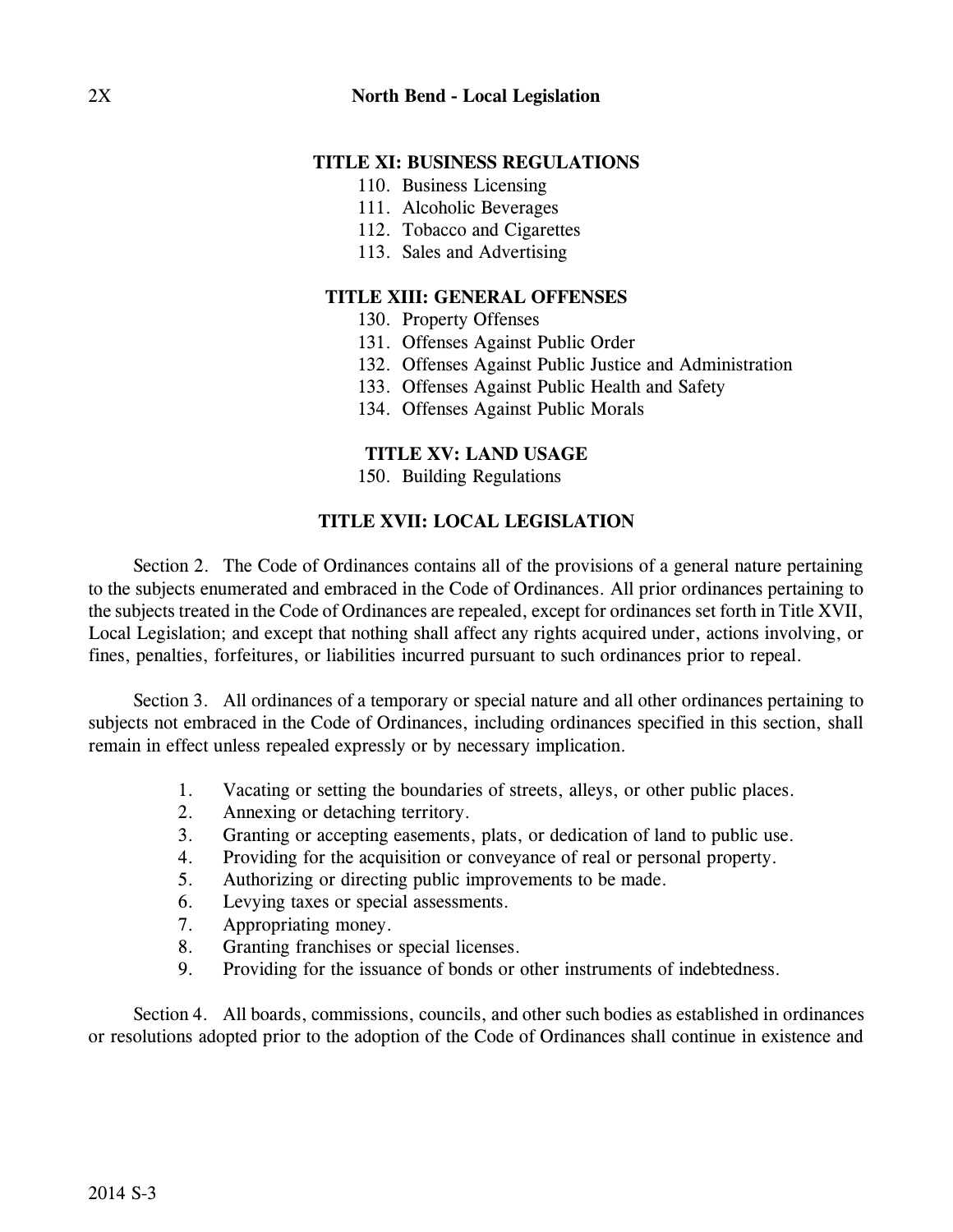### **Adopting Ordinance** 2Y

number of members unless specifically amended in the Code of Ordinances or until an ordinance abolishing, establishing, or otherwise changing such bodies is adopted or amended. All fees and charges established in ordinances or resolutions adopted prior to the adoption of the Code of Ordinances shall remain in effect unless amended in the Code of Ordinances or until an ordinance adopting a schedule of fees and charges is adopted or amended.

Section 5. At least one copy of the Code of Ordinances shall be on file in the office of the City Clerk and available for inspection by members of the public during the hours the office is open for the ordinary transaction of business. The Clerk shall file a copy of the Code of Ordinances with the County Court.

Section 6. This ordinance shall take effect from and after its passage, approval, and publication according to law.

Passed and approved December 17, 2013.

Jeff Kluthe /s/ Jeff Kluthe, Mayor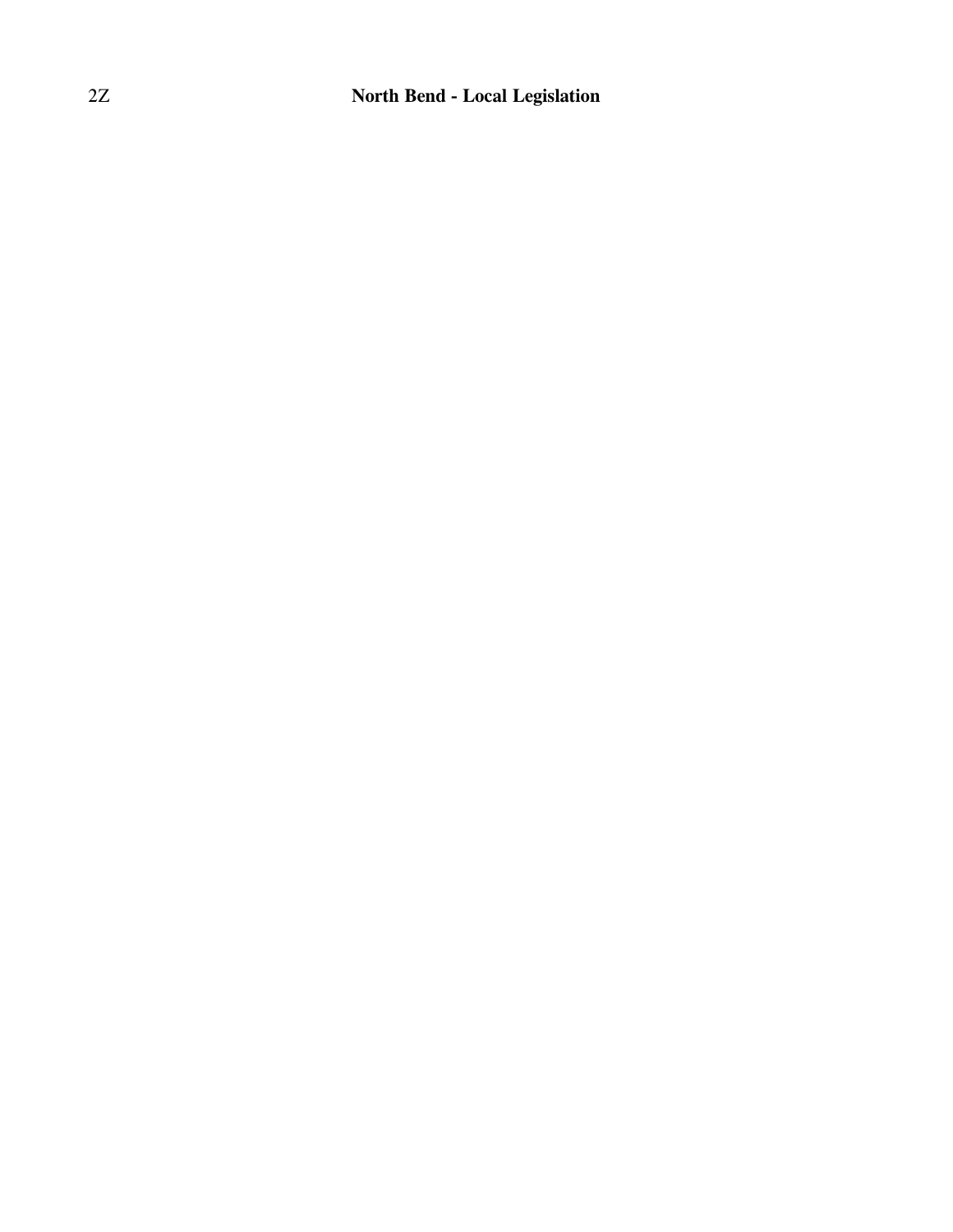AN ORDINANCE to revise to revise all the ordinances of the City of North Bend by adopting the Nebraska Basic Code of Ordinances, 2014, to repeal prior ordinances; to require filings; and to provide an effective date.

BE IT ORDAINED BY THE MAYOR AND COUNCIL OF THE CITY OF NORTH BEND, NEBRASKA:

Section 1. The general ordinances of the City of North Bend, Nebraska, are hereby revised, codified, and printed in book form as a Code of Ordinances through adoption of the Nebraska Basic Code of Ordinances for Cities of the Second Class prepared by the League of Nebraska Municipalities, published by American Legal Publishing Corporation, and composed of the following titles, including any local legislation in Title XVII:

#### **TITLE I: GENERAL PROVISIONS**

10. General Provisions

#### **TITLE III: ADMINISTRATION**

- 30. Elected Officials; Ordinances
- 31. Appointed City/Village Officials
- 32. Departments, Boards, and Commissions
- 33. General Provisions
- 34. Elections
- 35. Finance and Revenue

#### **TITLE V: PUBLIC WORKS**

50. General Provisions

### **TITLE VII: TRAFFIC CODE**

- 70. General Provisions
- 71. Traffic Regulations
- 72. Parking Regulations

- 90. Leisure and Recreation
- 91. Health and Safety
- 92. Public Ways and Property
- 93. Animals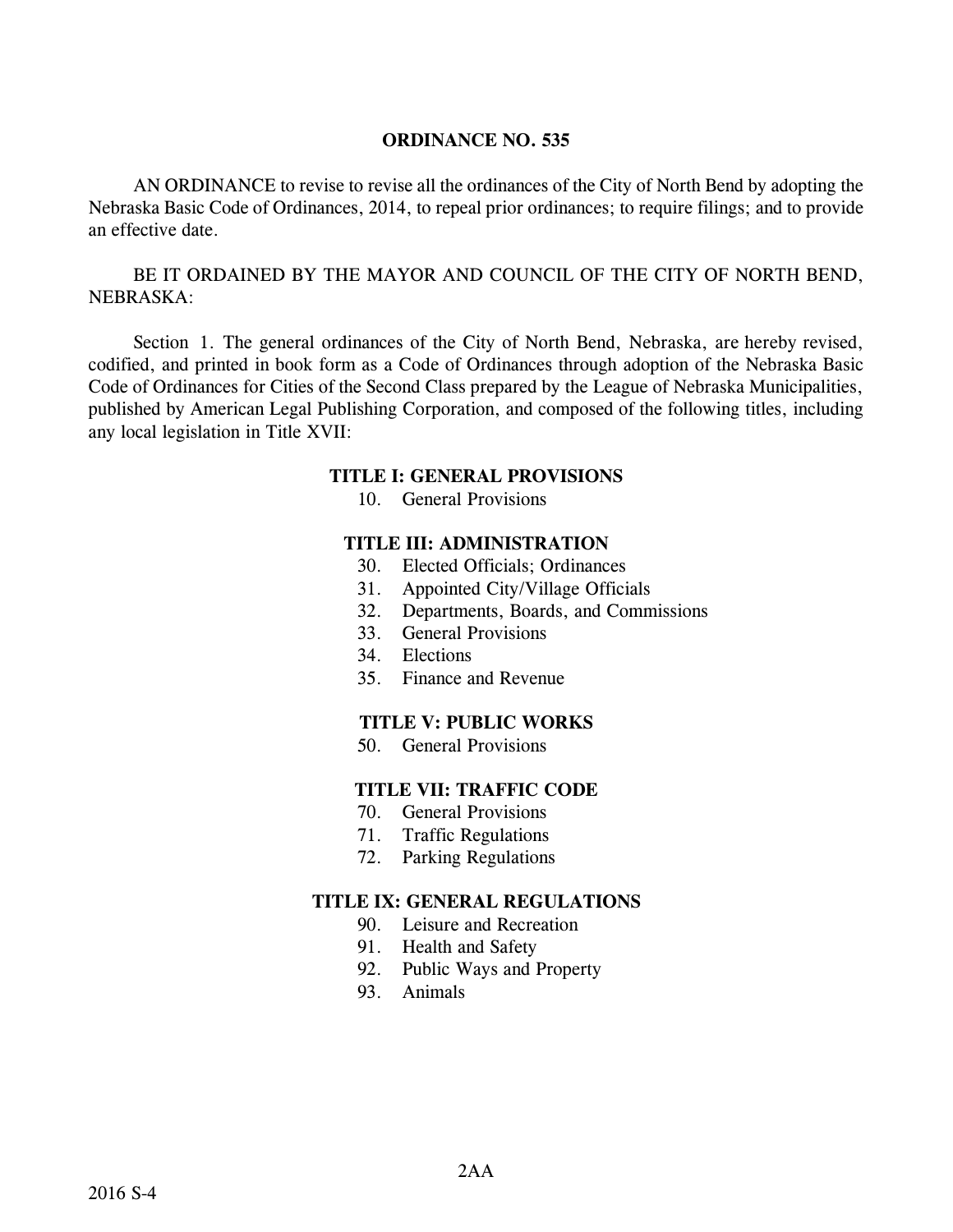- 110. Business Licensing
- 111. Alcoholic Beverages
- 112. Tobacco and Cigarettes
- 113. Sales and Advertising

# **TITLE XIII: GENERAL OFFENSES**

- 130. Property Offenses
- 131. Offenses Against Public Order
- 132. Offenses Against Public Justice and Administration
- 133. Offenses Against Public Health and Safety
- 134. Offenses Against Public Morals

# **TITLE XV: LAND USAGE**

150. Building Regulations

# **TITLE XVII: LOCAL LEGISLATION**

Section 2. The Code of Ordinances contains all of the provisions of a general nature pertaining to the subjects enumerated and embraced in the Code of Ordinances. All prior ordinances pertaining to the subjects treated in the Code of Ordinances are repealed, except for ordinances set forth in Title XVII, Local Legislation; and except that nothing shall affect any rights acquired under, actions involving, or fines, penalties, forfeitures, or liabilities incurred pursuant to such ordinances prior to repeal.

Section 3. All ordinances of a temporary or special nature and all other ordinances pertaining to subjects not embraced in the Code of Ordinances, including ordinances specified in this section, shall remain in effect unless repealed expressly or by necessary implication.

- 1. Vacating or setting the boundaries of streets, alleys, or other public places.
- 2. Annexing or detaching territory.
- 3. Granting or accepting easements, plats, or dedication of land to public use.
- 4. Providing for the acquisition or conveyance of real or personal property.
- 5. Authorizing or directing public improvements to be made.
- 6. Levying taxes or special assessments.
- 7. Appropriating money.
- 8. Granting franchises or special licenses.
- 9. Providing for the issuance of bonds or other instruments of indebtedness.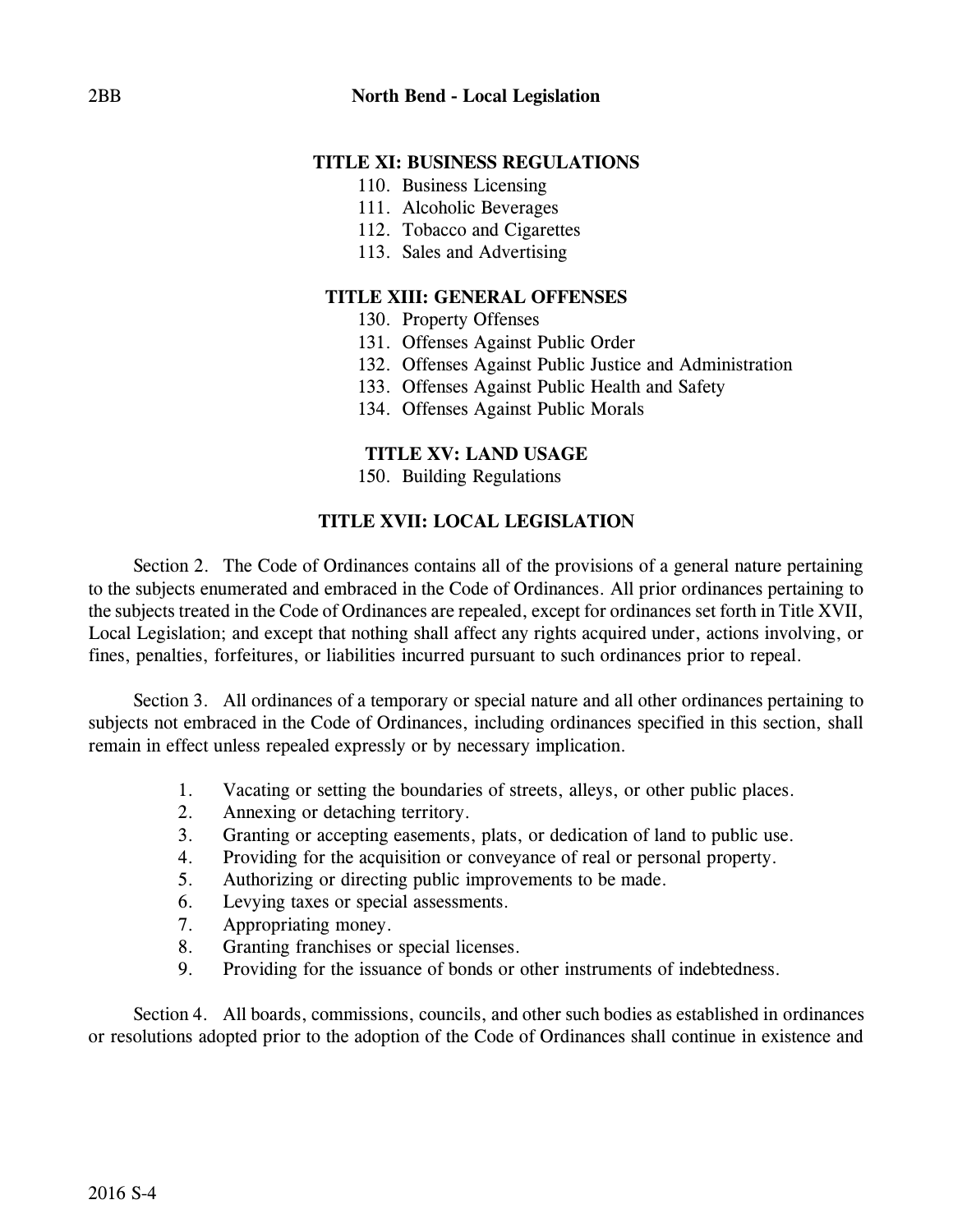### **Adopting Ordinance** 2CC

number of members unless specifically amended in the Code of Ordinances or until an ordinance abolishing, establishing, or otherwise changing such bodies is adopted or amended. All fees and charges established in ordinances or resolutions adopted prior to the adoption of the Code of Ordinances shall remain in effect unless amended in the Code of Ordinances or until an ordinance adopting a schedule of fees and charges is adopted or amended.

Section 5. At least one copy of the Code of Ordinances shall be on file in the office of the City Clerk and available for inspection by members of the public during the hours the office is open for the ordinary transaction of business. The Clerk shall file a copy of the Code of Ordinances with the County Court.

Section 6. This ordinance shall take effect from and after its passage, approval, and publication according to law.

Passed and approved January 20, 2015.

Jeff Kluthe /s/ Jeff Kluthe, Mayor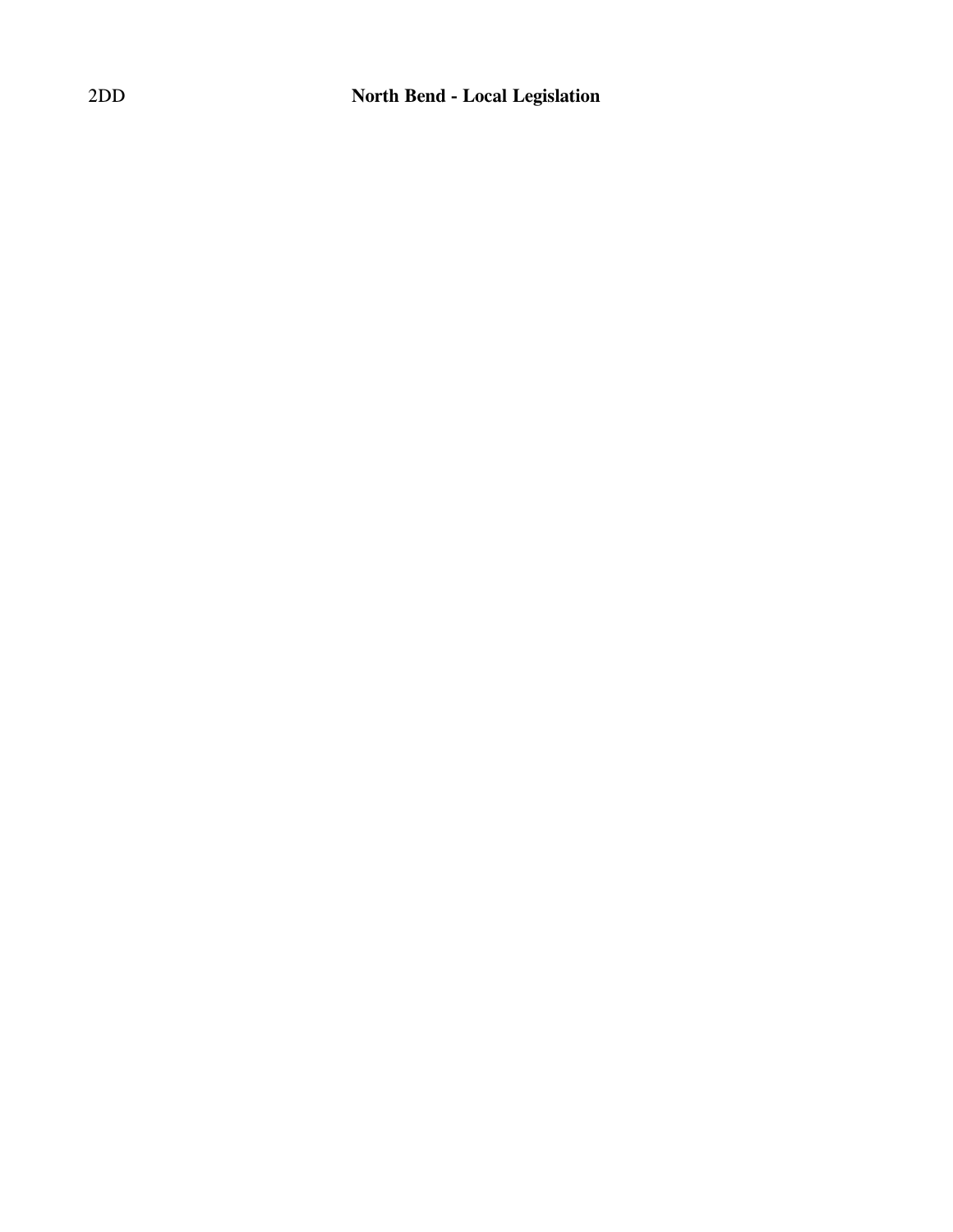AN ORDINANCE to revise to revise all the ordinances of the City of North Bend by adopting the Nebraska Basic Code of Ordinances, 2015, to repeal prior ordinances; to require filings; and to provide an effective date.

BE IT ORDAINED BY THE MAYOR AND COUNCIL OF THE CITY OF NORTH BEND, NEBRASKA:

Section 1. The general ordinances of the City of North Bend, Nebraska, are hereby revised, codified, and printed in book form as a Code of Ordinances through adoption of the Nebraska Basic Code of Ordinances for Cities of the Second Class prepared by the League of Nebraska Municipalities, published by American Legal Publishing Corporation, and composed of the following titles, including any local legislation in Title XVII:

#### **TITLE I: GENERAL PROVISIONS**

10. General Provisions

#### **TITLE III: ADMINISTRATION**

- 30. Elected Officials; Ordinances
- 31. Appointed City/Village Officials
- 32. Departments, Boards, and Commissions
- 33. General Provisions
- 34. Elections
- 35. Finance and Revenue

#### **TITLE V: PUBLIC WORKS**

50. General Provisions

### **TITLE VII: TRAFFIC CODE**

- 70. General Provisions
- 71. Traffic Regulations
- 72. Parking Regulations

- 90. Leisure and Recreation
- 91. Health and Safety
- 92. Public Ways and Property
- 93. Animals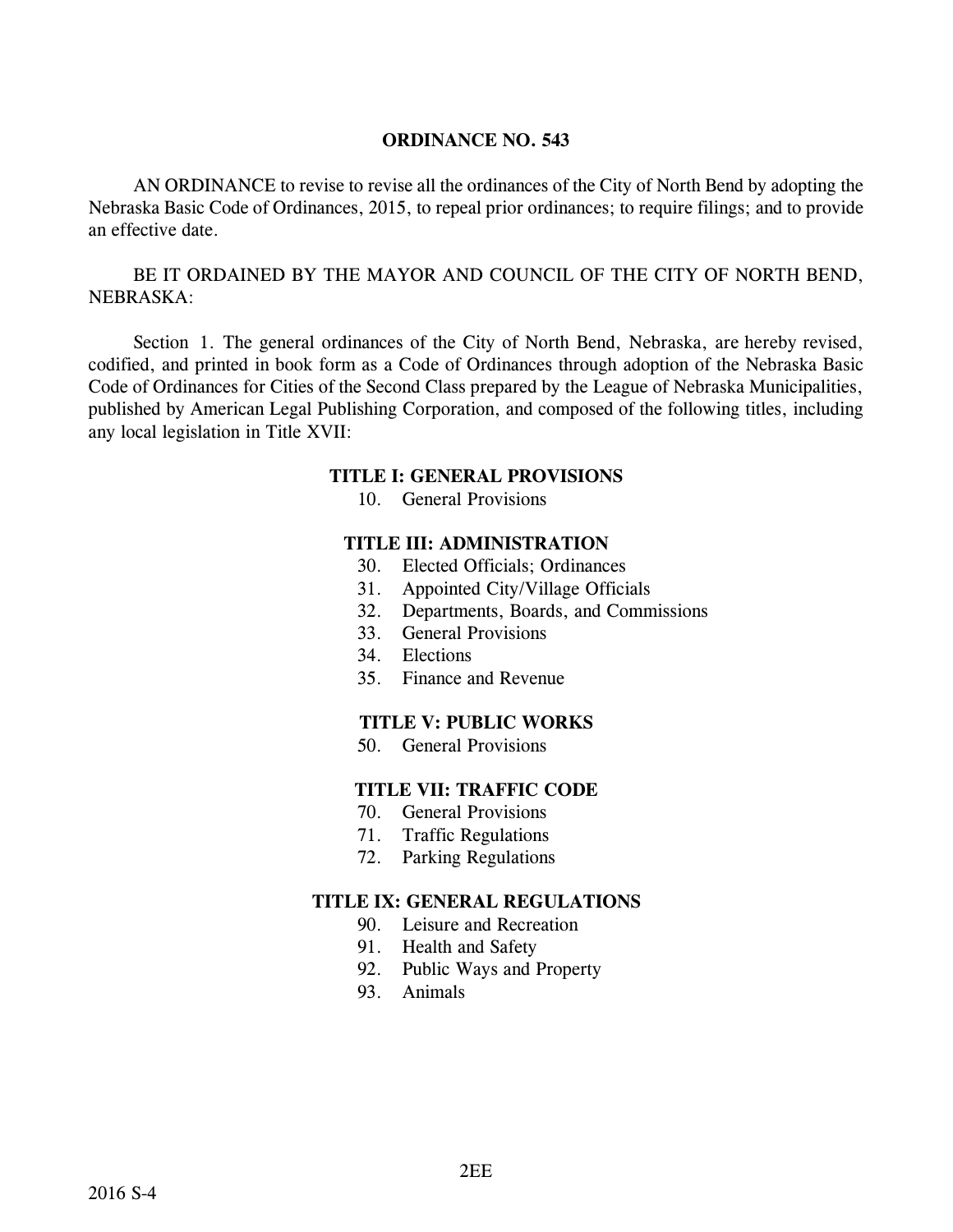- 110. Business Licensing
- 111. Alcoholic Beverages
- 112. Tobacco and Cigarettes
- 113. Sales and Advertising

# **TITLE XIII: GENERAL OFFENSES**

- 130. Property Offenses
- 131. Offenses Against Public Order
- 132. Offenses Against Public Justice and Administration
- 133. Offenses Against Public Health and Safety
- 134. Offenses Against Public Morals

# **TITLE XV: LAND USAGE**

150. Building Regulations

# **TITLE XVII: LOCAL LEGISLATION**

Section 2. The Code of Ordinances contains all of the provisions of a general nature pertaining to the subjects enumerated and embraced in the Code of Ordinances. All prior ordinances pertaining to the subjects treated in the Code of Ordinances are repealed, except for ordinances set forth in Title XVII, Local Legislation; and except that nothing shall affect any rights acquired under, actions involving, or fines, penalties, forfeitures, or liabilities incurred pursuant to such ordinances prior to repeal.

Section 3. All ordinances of a temporary or special nature and all other ordinances pertaining to subjects not embraced in the Code of Ordinances, including ordinances specified in this section, shall remain in effect unless repealed expressly or by necessary implication.

- 1. Vacating or setting the boundaries of streets, alleys, or other public places.
- 2. Annexing or detaching territory.
- 3. Granting or accepting easements, plats, or dedication of land to public use.
- 4. Providing for the acquisition or conveyance of real or personal property.
- 5. Authorizing or directing public improvements to be made.
- 6. Levying taxes or special assessments.
- 7. Appropriating money.
- 8. Granting franchises or special licenses.
- 9. Providing for the issuance of bonds or other instruments of indebtedness.